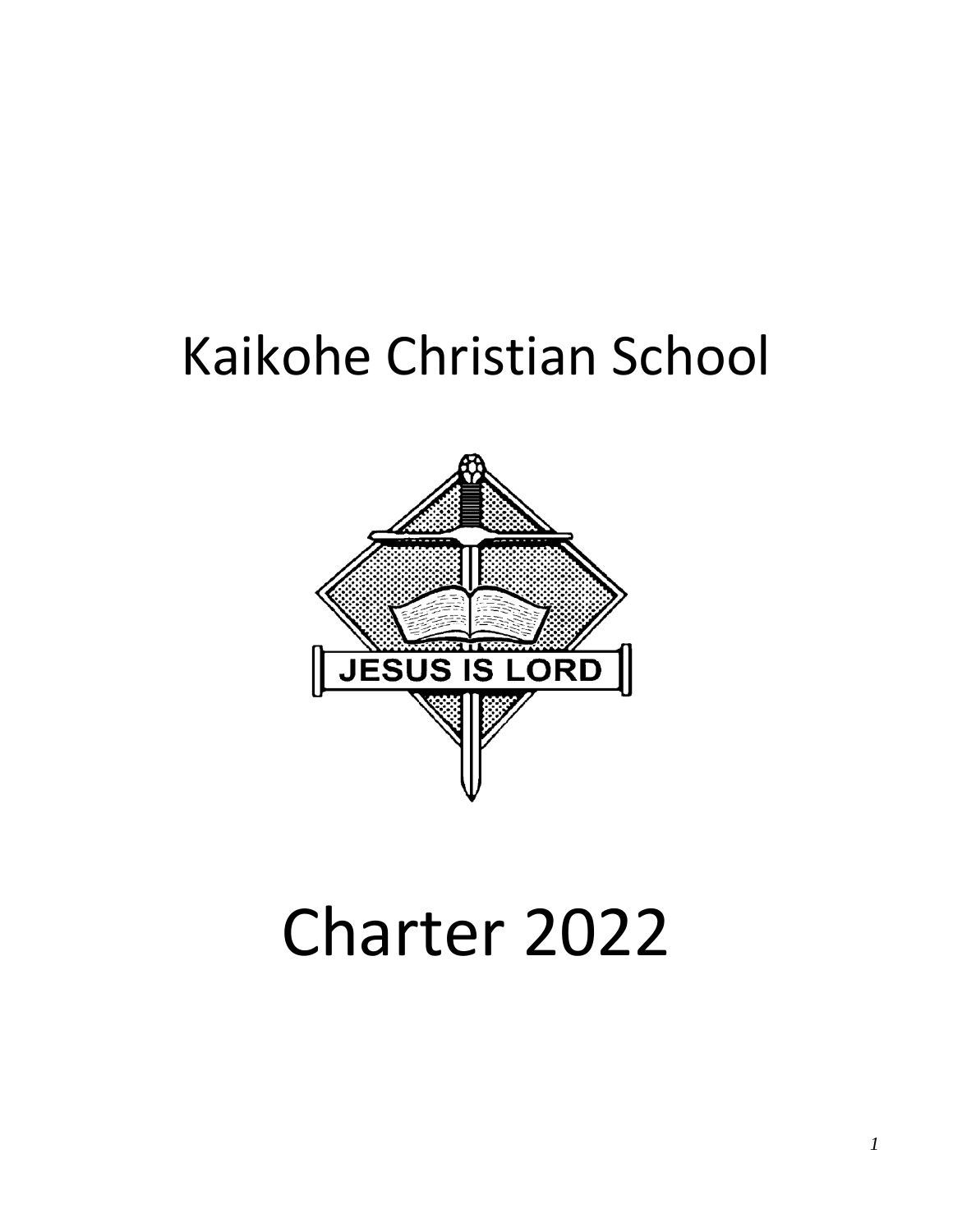# **TABLE OF CONTENTS:**

| Introduction:                     | 3  |
|-----------------------------------|----|
| <b>PROPRIETORSHIP:</b>            | 3  |
| <b>GOVERNANCE:</b>                | 4  |
| MANAGEMENT:                       | 4  |
| THE SCHOOL AND ITS COMMUNITY:     | 4  |
| <b>GATEWAY</b>                    | 5  |
| <b>CULTURAL DIVERSITY</b>         | 5  |
| PROCEDURAL INFORMATION            | 5  |
| <b>Strategic Plan:</b>            | 6  |
| VISION:                           | 6  |
| <b>GUIDING PRINCIPLE:</b>         | 6  |
| <b>MISSION STATEMENT:</b>         | 6  |
| <b>CORE VALUES:</b>               | 6  |
| <b>AIMS &amp; PURPOSES</b>        | 7  |
| <b>Three Year Strategic Plan:</b> | 8  |
| <b>ANNUAL TARGETS</b>             | 15 |
| <b>Annual Plan for 2022:</b>      | 20 |
| <b>COVENANT OF UNDERSTANDING</b>  | 24 |
| <b>CHARTER CONSULTATION PLAN</b>  | 24 |
| <b>END</b>                        | 25 |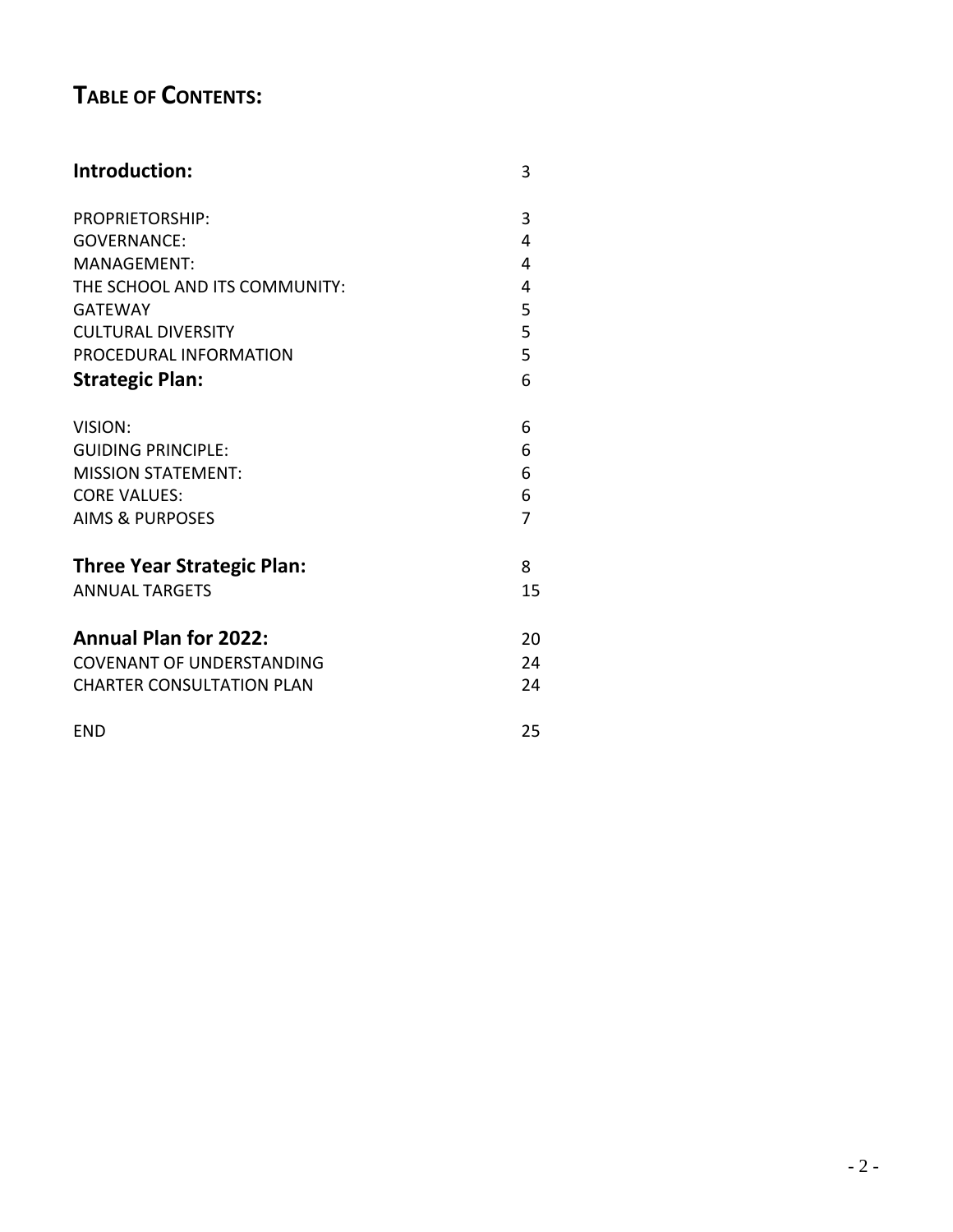# *Introduction:*

#### **Bible**

As the written revelation of God, the Bible is the foundational document of this School.

#### **He Wakaputanga me Te Tiriti o Waitangi**

He Wakaputanga is the founding document of our nation and pathed the way for Te Tiriti o Waitangi. Both documents flow from the language of Te Paipera Tapu (the Holy Bible). Te Tiriti gave permission to the Crown to establish a government in New Zealand. As a Crown entity, the Board of Trustees are bound to uphold Te Tiriti o Waitangi and the laws of government as long as they do not contravene the principles of the Bible expressed as the Special Character of the School.

#### **Private Schools Conditional Integration Act 1975**

3 The Proprietor of an integrated school shall, subject to the provisions of the integration agreement —

(a) Continue to have the responsibility to supervise the maintenance and preservation of the education with a special character provided by the school:

(b) Continue to have the right to determine from time to time what is necessary to preserve and safeguard the special character of the education provided by the school and described in the integration agreement.

#### **Integration Deed of Agreement - Kaikohe Christian School<sup>1</sup>**

18 Special Character Definitions

18.4 The Special Character of the School is determined by the Christian beliefs, values and lifestyle of the Heart of the North Church, in accordance with scripture. These beliefs are determined from time to time by the

Trustees of the Celebration Trust and are to be upheld in word and fulfilled in practice by the Principal, who must be recognised as a qualified minister by the Heart of the North church, and by staff who are recognised by the Trustees, as qualified church ministry team members of a local Pentecostal or Evangelical church.

# **Proprietorship**

The Celebration Trust, as Proprietor, recognises the school as a ministry of the Heart of the North Church.

#### **Education Act 1989, Sections 75 and 76**

S.75 Boards to control management of schools -

Except to the extent that any enactment or the general law of New Zealand provides otherwise, a school's board has complete discretion to control the management of the school as it thinks fit.

#### s. 76 Principal:

(1) A school's principal is the board's chief executive in relation to the school's control and management.

(2) Except to the extent that any enactment or the general law of New Zealand provides

<sup>1</sup> Integration Deed of Agreement - Kaikohe Christian School [24 July 1997] amended by Further *Supplementary Deed of Agreement - Kaikohe Christian School [17 March 1999].*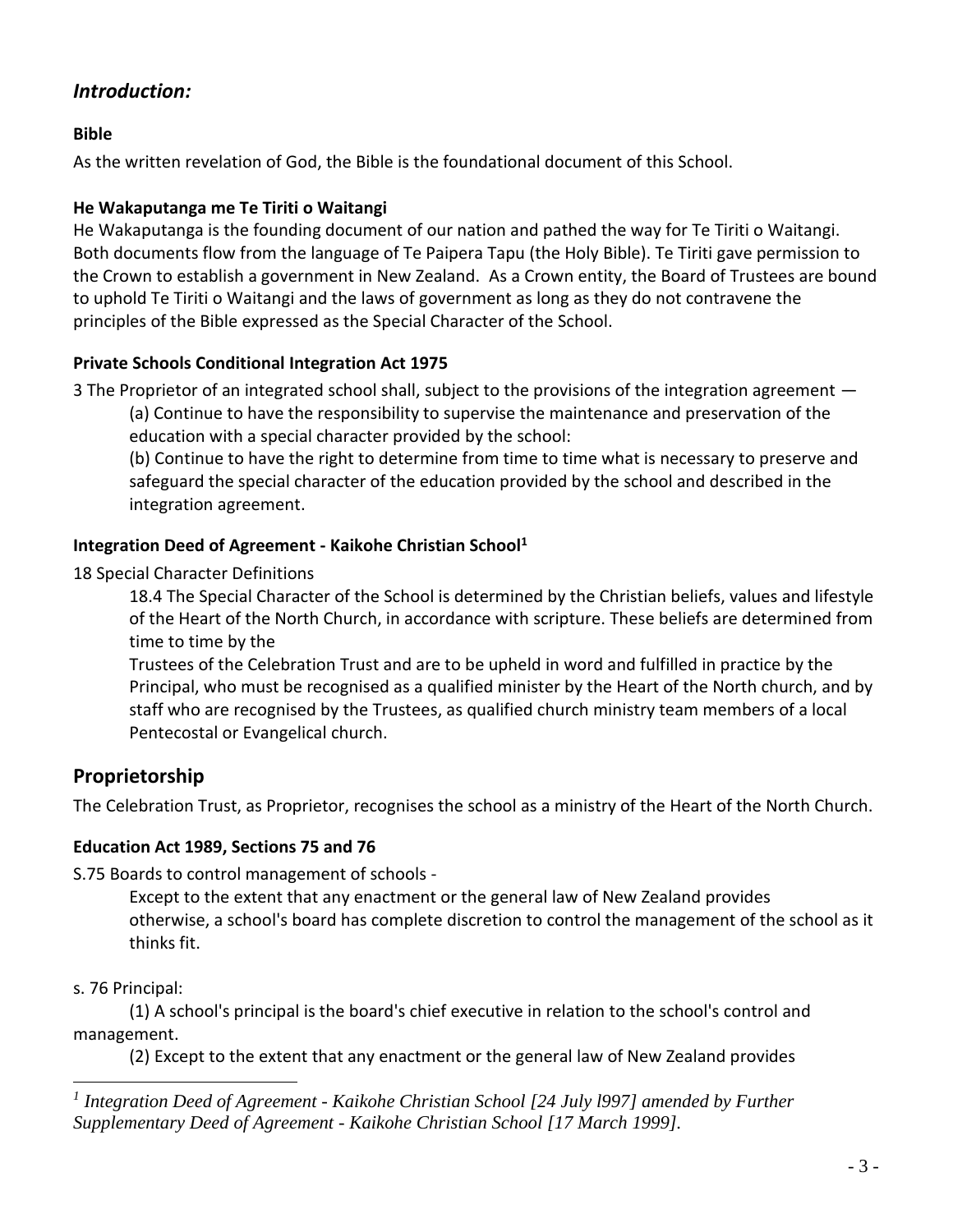otherwise, the principal -

Shall comply with the board's general policy directions; and subject to paragraph (a) of this subsection, has complete discretion to manage, as the principal thinks fit, the school's day-to-day administration.

## **Governance**

The Kaikohe Christian School Board of Trustees emphasises strategic leadership, rather than administrative detail, has a clear distinction between board and staff roles, concentrates on the future rather than the past or present, and is pro-active rather than reactive.

# **Management**

The board delegates all authority and accountability for the day-to-day operational organisation of the school to the principal.

# **The School and its Community**

The school first opened in 1985 and currently caters for students up to and including Year 13. Kaikohe Christian School is a State Integrated Christian Composite School, catering for the needs of parents seeking our Special Character education, in the mid-north area of Northland. By working together with parents, it is the school's desire to see God's order firmly established in both the Church and the family. The home, church and school should complement each other, promoting the student's spiritual, academic, social and physical growth. We aim to provide a first class education to children, to equip them to better serve God, their nation, their society, their family and themselves.

In 2016 Kaikohe Christian School joined other schools in the community to explore the possibility of a collaborative relationship by forming a Community of Learning (CoL). The outcome of this process was the establishment of Te Arahura Community of Learning which has a current membership of 11 schools and also further includes representatives from local Early Childhood Education centres.

## **National Education Priorities**

The school has established its goals to raise achievement by focussing on the national priorities, the identified school needs to raise student achievement and the local priorities.

## **National priorities are:**

- The priority areas are pāngarau/mathematics, pūtaiao/science, te reo matatini (pānui, tuhituhi, kōrero)/reading and writing, and digital fluency.
- To provide a safe physical and emotional environment for students.
- To provide opportunities for success in all the essential learning and essential skill areas of the New Zealand Curriculum.
- To improve literacy and numeracy, especially in years 1 to 10.
- To develop a range of assessment and evidence gathering practices, that provides sufficiently comprehensive data to evaluate the progress and achievement of students and to inform future teaching and learning programmes.
- To develop and implement teaching programmes, aimed at improving outcomes for identified students / cohorts who are not achieving, or who are at risk of not achieving, or who have special needs.
- To improve the achievement of Maori students.
- To report to students and parents on achievement of individual students, and to the community, on cohorts of students and the students as a whole.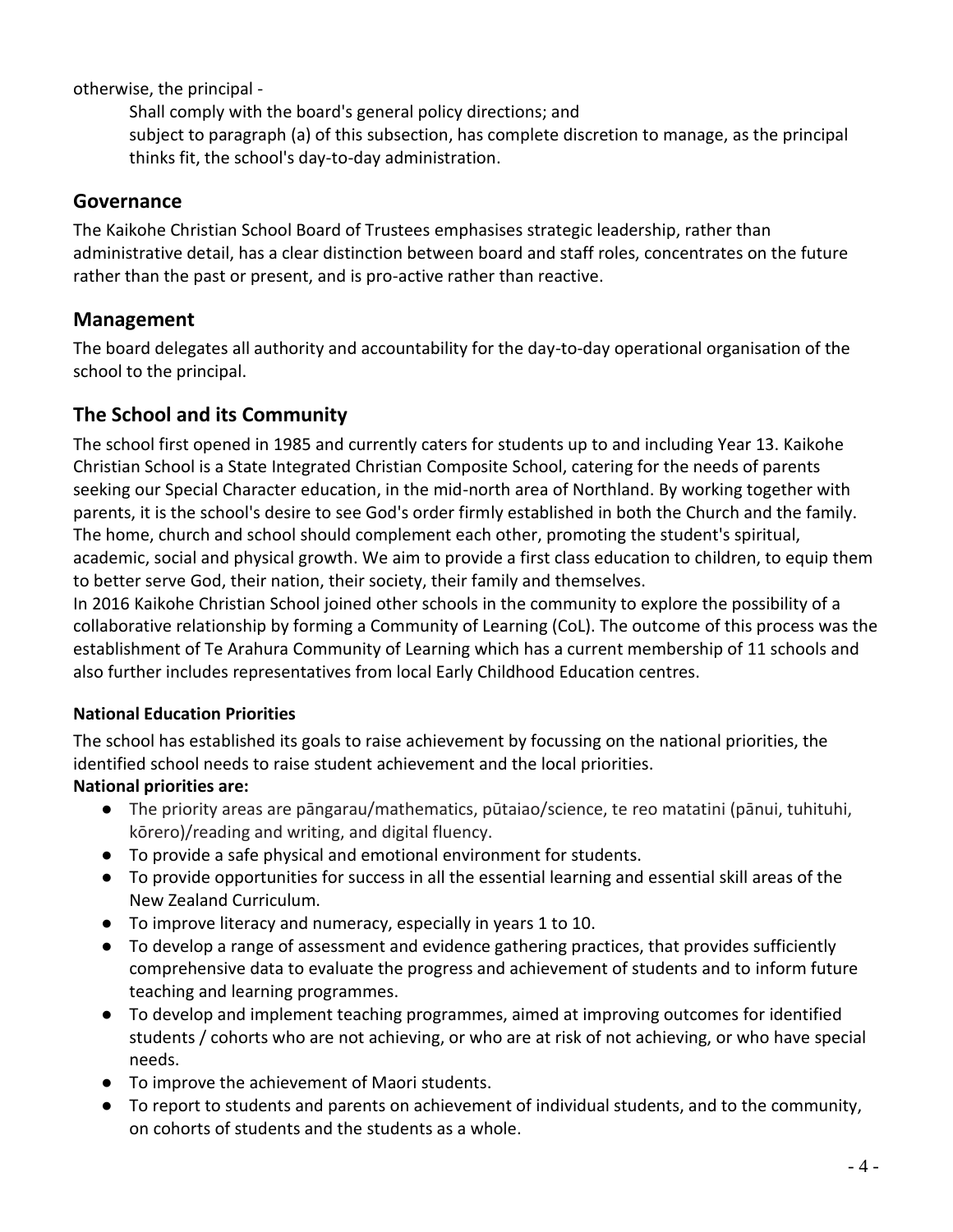$\bullet$  To provide Career Education and Guidance for Years 7 – 13, with special emphasis to be given to those at risk.

The school implements the National Educational Goals and National Education Priorities at governance and operational levels, by giving them full consideration when planning school developments or school / class programmes.

The Education and Training Act 2020 (the Act) allows the Minister to issue a statement of national education and learning priorities (NELP) for early learning childhood, primary and secondary education. Boards of state and state-integrated schools and kura are required to have particular regard to this statement. This is not totally new; it was added to the Education Act 1989 in 2017.

A Statement of NELP was issued in November 2020.

It is consistent with the education and learning objectives set out in section 5 of the Act, and gives boards a set of priorities which every school and kura in the primary and secondary education sector will be working towards achieving for a period of five years, unless withdrawn or replaced earlier.

#### **The priorities are:**

**Learners at the centre:** Learners and their whānau are at the centre of education

- Ensure places of learning are safe, inclusive and free from racism, discrimination and bullying
- Have high aspirations for every learner and ākonga, and support these by partnering with their whānau and communities to design and deliver education that responds to their needs, and sustains their identities, languages and cultures

**Barrier free access:** Great education opportunities and outcomes are within reach for every learner

- Reduce barriers to education for all, including for Māori and Pacific learners, disabled learners and those with learning support needs
- Ensure every learner gains sound foundation skills, including language, literacy and numeracy

**Quality teaching and leadership:** Quality teaching and leadership make the difference for learners and their whānau

- Meaningfully incorporate te reo Māori and tikanga Māori into the everyday life of the place of learning
- Develop staff to strengthen teaching, leadership and learner support capability across the education workforce

**Future of learning and work:** Learning that is relevant to the lives of New Zealanders today and throughout their lives

● Collaborate with industries and employers to ensure learners have the skills, knowledge and pathways to succeed in work

**World class inclusive public education:** New Zealand education is trusted and sustainable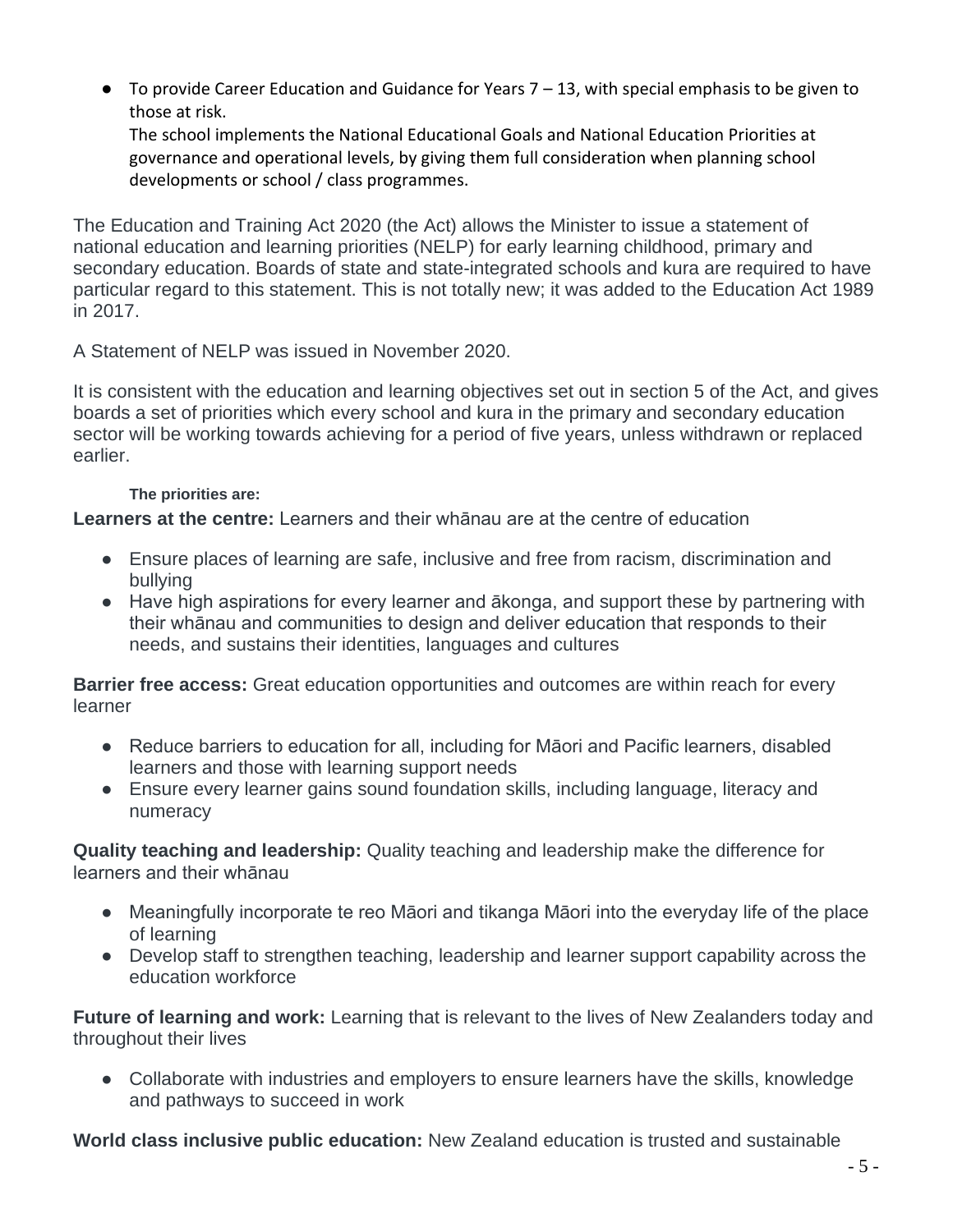● Enhance the contribution of research and mātauranga Māori in addressing local and global challenges (Tertiary Education Strategy (TES) only)

## **Tertiary Programmes - Gateway**

By offering Gateway for our senior students, we are making a contribution to fulfilling strategies in the Tertiary Education, Strategy Two, Three and Four i.e.:

- Strategy 2 Contribute to the Achievement of Maori Development Aspirations.
- Strategy 3 Raise foundation Skills so that all people can participate in our Knowledge Society.
- Strategy 4 Develop the Skills New Zealanders need for our Knowledge Society.

We have links with:

- Local employers in our community
- Industry training organisations
- Other secondary schools in our region
- Tertiary providers, as necessary, to our students both local and distance.
- Health and social service providers in our community,

#### **Cultural Diversity**

Cultural connections, local histories and identities are acknowledged and incorporated into the school's curriculum as we continue developing a greater sense of significance and inclusiveness for all students of the richness that exists in our backgrounds. This is particularly relevant as we explore how Christianity was in a large part enabled by wise tupuna who embraced the Gospel message. The Board encourages staff to be aware of and sensitive to issues relating to Maori.

The Board is committed to identifying and removing barriers that prevent Maori achieving as Maori through the development of responsive pedagogies and professional learning. This foundation greatly enhances and enables the expression of core beliefs in this special character setting through Maori Performing Arts, *kapa haka,* learning Te Reo, learning local history, participating in inter-school cultural events and through any other engagement that honours God.

The Board ensures that the views and concerns of Maori in its community help to shape the school direction by:

- Encouraging a strong Maori representation on the Board.
- Fostering a strong partnership between school, home and church.
- Consulting with Maori within its community in the following ways:
	- o Surveys of Parents / caregivers, Students, Staff and other community stake-holders
	- o Staff / Parent interviews
	- o Community hui
	- o Social functions
	- $\circ$  Informal interaction by staff and Board members, with the school community members in church and other situations.

The Board takes all reasonable steps to provide instruction in Maori culture and language.

#### **Procedural Information**

The planning year for the board will be from 1 January to 31 December. The updated charter and annual report will be lodged with the Ministry of Education by 1 March each year, along with the *Consultation Plan.*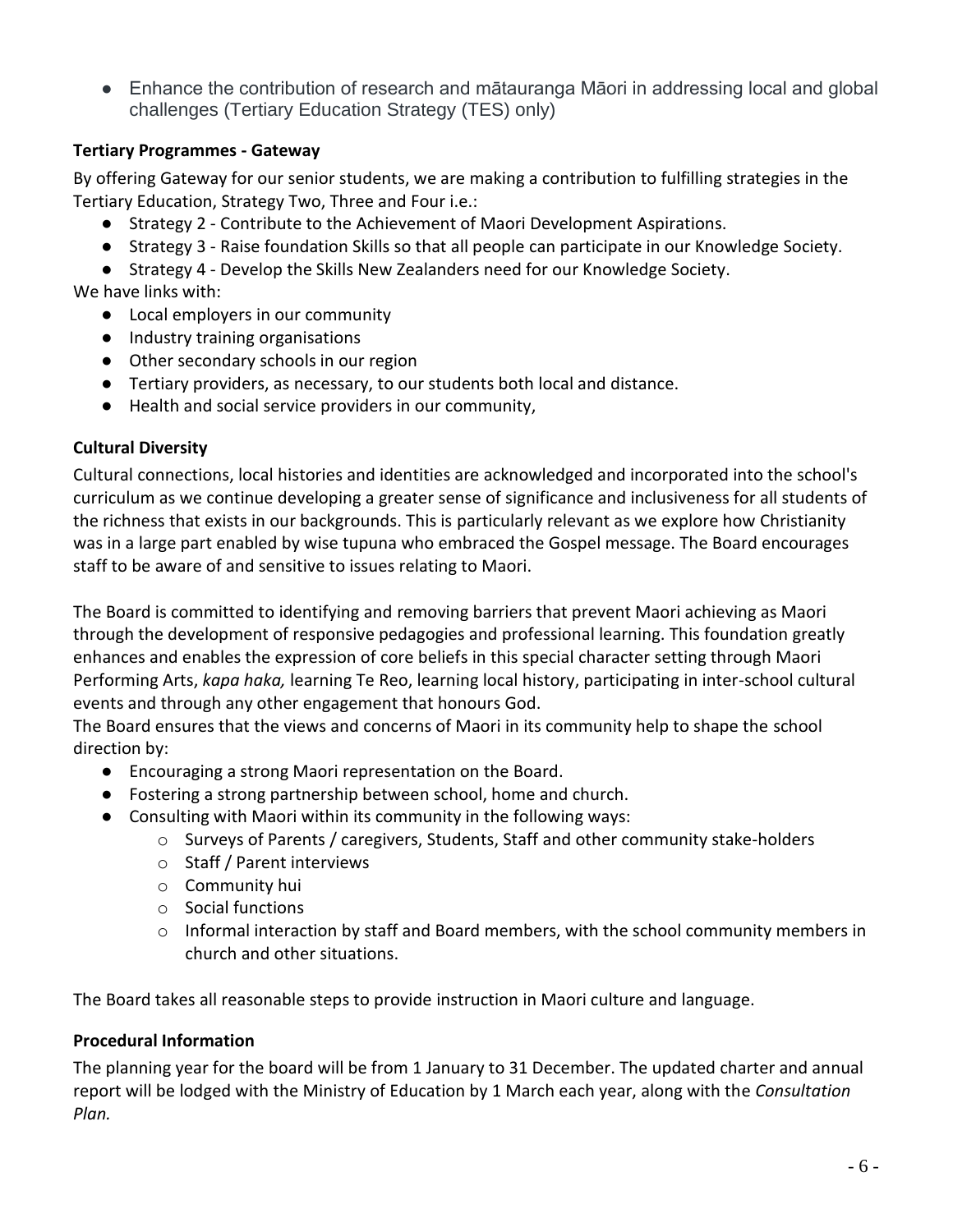# *Strategic Intent*

# **Vision**

To follow the way of Jesus Christ, seek His Truth and excel in life for Him.

# **Guiding Principle**

We are an educational mission, reaching families in the community, with the love of Christ.

# **Mission Statement**

To provide a Christ-centred learning environment emphasizing the meeting of curriculum needs for the preparation of students for effective Godly leadership and service, while aiming for excellence in all personal endeavours.

# **Core Values**

Our values are based on Christ's greatest commandment<sup>2</sup> and commission<sup>3</sup> and they form the basis of the School's Special Character.

- **Fellowship** We value the local churches and believe that true fellowship and participation in the Christian community begins with baptism into the Body of Christ and connection with God's people. This is expressed in our school by building Christian Community.
- **Discipleship** We believe that the choice to follow Christ involves a life-long process of personal growth and development of character, physically, academically, socially and spiritually.
- **Ministry** Obedience to Christ's command to love your neighbour as yourself is expressed in ministry and service towards each other in the school and wider community. We believe that all God's people are called to minister.
- **Outreach** We believe that Jesus said, "Go..." and are therefore committed to reaching out to our community and overseas with the gospel. This is expressed through missions.
- **Worship** Loving God with all our heart is the greatest value in our School! We express this through our corporate worship and celebrations together and our personal devotion and obedience to Him. Aiming to do our personal best, in all things, expresses worship to God.

# **Aims and Purposes:**

● Through the principal and staff, develop and implement a curriculum for students in years 1–13, that is underpinned by and consistent with the principles, in which the core values are encouraged and modelled and are explored by students that supports students to develop the key

*<sup>2</sup> Matthew 22:35-39 (NKJV) Then one of them, a lawyer, asked Him a question, testing Him, and saying, "Teacher, which is the great commandment in the law?" Jesus said to him, " 'You shall love the LORD your God with all your heart, with all your soul, and with all your mind.' This is the first and great commandment. And the second is like it: 'You shall love your neighbour as yourself.'*

*<sup>3</sup> Matthew 28:19,20 (NKJV) Go therefore and make disciples of all the nations, baptizing them in the name of the Father and of the Son and of the Holy Spirit, teaching them to observe all things that I have commanded you; and lo, I am with you always, even to the end of the age." Amen.*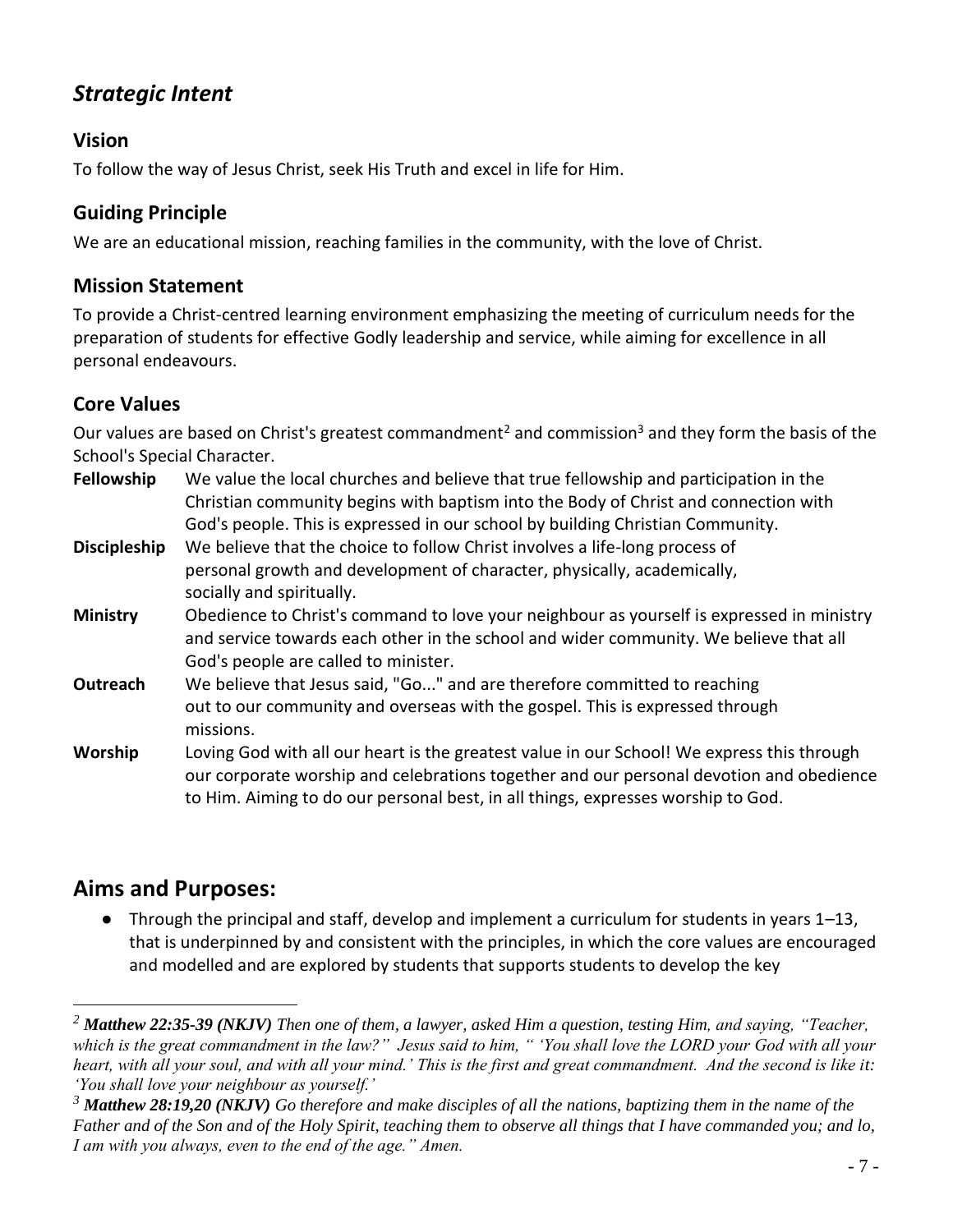competencies and encompasses, at all times, the Special Character of the School

- Through the principal and staff, provide all students in years 1–10 with effectively taught programmes of learning in English, The Arts, Health and Physical Education, Mathematics and statistics, Science, Social Sciences, languages and Technology.
- Through the principal and staff, the school will gather information that is sufficiently comprehensive to enable evaluation of student progress and achievement, to identify students and groups of students who are not achieving, who are at risk of not achieving, or who have special needs and to identify aspects of the curriculum that require particular attention, in consultation with the school's Māori community, to develop and make known its plans and targets for improving the achievement of Māori students. The Board of Trustees, through the principal and staff, is required to implement its curriculum in accordance with the priorities set out in the National Education Goals and the National Administration Guidelines (page 4).
- Robust and authentic assessment processes are used effectively, to support improvement in student outcomes. Students have ownership of their learning and know what to do to achieve well.
- Students at Year 9 & 10 who need it will be additionally supported in literacy and numeracy to enable access to learning at NCEA Level One and beyond.
- Ensure that the school's curriculum appropriately meets the educational needs of the students through an effective self-review programme.
- Ensure that robust learning intervention processes exist and are implemented for students with specific learning needs.
- Ensure quality teaching through provision of school-wide and personal development opportunities and through implementation of a robust feedback system to teachers.
- Develop and maintain loving, consistent and equitable systems and processes for student behaviour management, which provide protection for students, staff and the environment.
- Raise achievement for all students, by embedding foundational literacy and numeracy through relevant, authentic, connected, context based curriculum.
- Improve the assessment practices within the school and use the information gained to better inform teaching and learning programmes and reporting.
- Ensure a safe learning environment.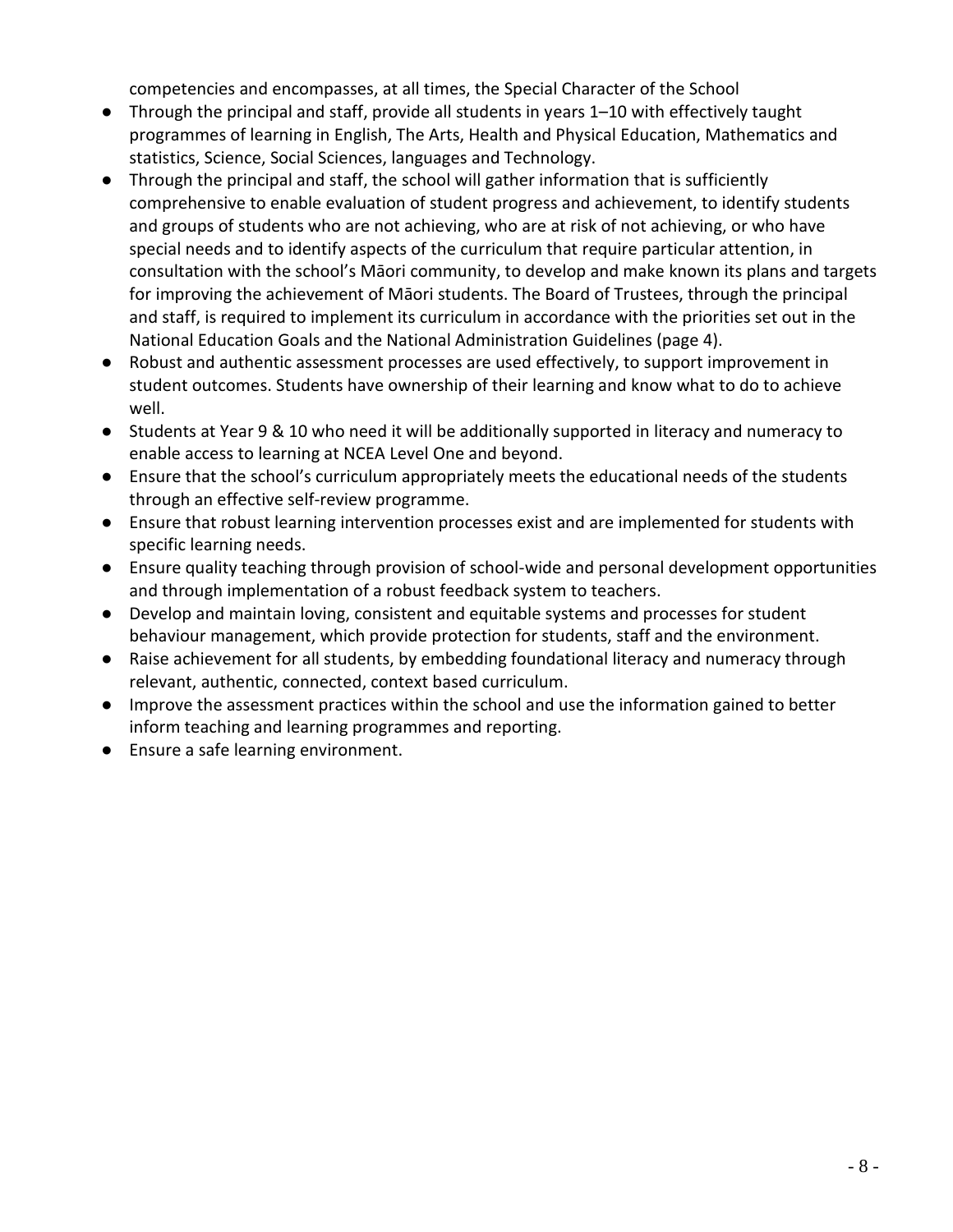# **Three Year Strategic Plan 2021 to 2024**

## **Vision**

To follow the way of Jesus Christ, seek His Truth and excel in life for Him. Ki te whai i te ara o Ihu Karaiti, ki te kimi i tana Pono, ki te hira ora hoki mo ia.

## **Mission Statement**

To provide a Christ-centred learning environment emphasising the meeting of curriculum needs for the preparation of students for effective Godly leadership and service, while aiming for excellence in all personal endeavours.

Strategic Directions / Themes / Goals 2021 - 2024

● *Fellowship, Discipleship, Ministry, Outreach, Worship: High levels of achievement in spiritual /* 

*personal growth and development*

- *High Academic Achievement*
- *High levels of engagement in promoting personal health and well-being*
- *High quality teaching*
- *High levels of community satisfaction in the school's performance*
- *Excellence in organisational efficiency*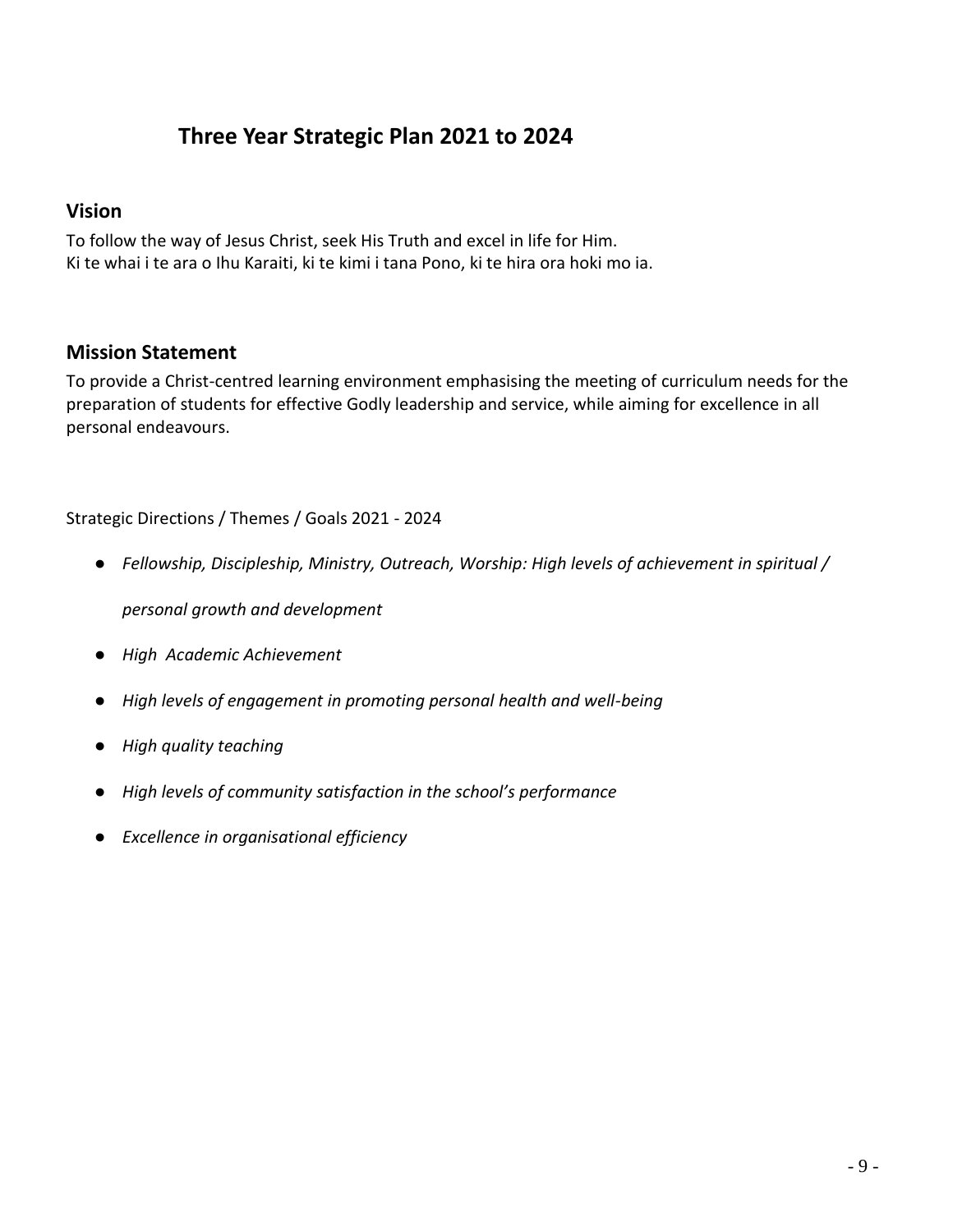# **Three Year Strategic Plan 2021 to 2024**

| Area                 | Key themes                               | 2021 to 2024 intent                                                                                                                            |
|----------------------|------------------------------------------|------------------------------------------------------------------------------------------------------------------------------------------------|
|                      |                                          | Chapel: Students lead praise and worship - exercising leadership roles within the student                                                      |
|                      | Chapel, praise and                       | body and ensuring sustainability by training younger students and diversifying the worship                                                     |
|                      | worship                                  | teams.                                                                                                                                         |
| High levels of       |                                          | Devotions: Dedicated time is available for devotional sessions. Time has been made available                                                   |
| achievement in       | Devotions, biblical                      | for all students to have daily devotionals Tuesday to Thursday. From time to have we may                                                       |
| spiritual / personal | understanding and                        | have local church members participating in devotional sessions at each. Continue to grow                                                       |
| growth and           | spiritual growth                         | biblical literacy in years 9 to 13 through timetabled 'Biblical Studies' classes from year 9 to 11                                             |
| development:         |                                          | with options for students studying at NCEA level 2 and 3.                                                                                      |
| Fellowship,          | Corporate body activity                  | Corporate activity across the school: Continue to seek opportunity for whole school                                                            |
| Discipleship,        | across the school and                    | participation in activities that will encourage spiritual growth and development.                                                              |
| Ministry, Outreach,  | across - tuakana/teina,                  | Continue to build student leadership in praise and worship by extending leadership                                                             |
| Worship:             | peer mentoring, student                  | responsibility to involve planning, coordinating and running Chapel assemblies.                                                                |
|                      | leadership                               | Students are to have a more active role in delivering the message at Chapel assemblies.                                                        |
|                      |                                          | Strengthening devotional programmes by introducing more structure through the use of<br>guiding themes and student workbooks/logs/reflections. |
|                      | Participation / being<br>involved in the |                                                                                                                                                |
|                      | community e.g. Youth                     |                                                                                                                                                |
|                      | Groups                                   |                                                                                                                                                |
|                      |                                          | Participation: Building student capacity to coordinate the outreach programme for peoples                                                      |
|                      |                                          | and societies in poverty and persecution will be strengthened by the appointment of a school                                                   |
|                      |                                          | prefect whose role is to develop leadership in this area.                                                                                      |
|                      |                                          |                                                                                                                                                |
|                      |                                          | Mission/Outreach: Opportunities for student leadership focussing on support for mission                                                        |
|                      |                                          | work in Myanmar and the Pakistan Freeslaves mission work.                                                                                      |
|                      |                                          |                                                                                                                                                |
|                      |                                          |                                                                                                                                                |
|                      |                                          |                                                                                                                                                |
|                      |                                          |                                                                                                                                                |
|                      |                                          |                                                                                                                                                |
|                      |                                          |                                                                                                                                                |
|                      |                                          |                                                                                                                                                |
|                      |                                          |                                                                                                                                                |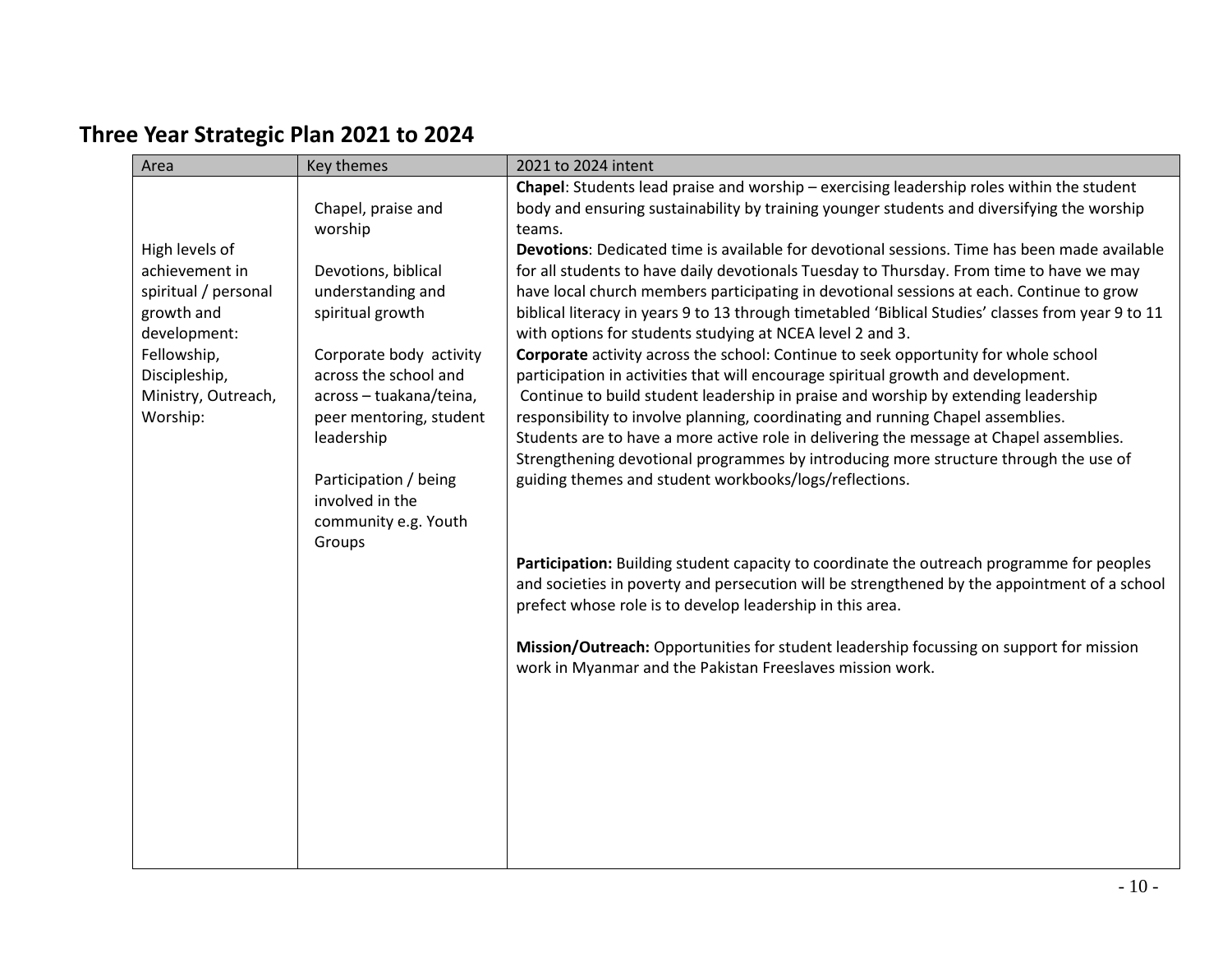| Area                                                                                                                                                                                                                                                                                                                                                                                                                                                                                                                                                                                                                                                                                                                                                                                                                                                                                                                                                              | Key themes                                                                                                                                                                                           | 2021 to 2024 intent                                                                                                                                                                                                                                                                                                                                                                                                                                                                                                                                                                                                                                                                                                                                                                                                                                                                                                                                                                                                                                                                                                                                                                                                                                                                                                                                                                                            |  |  |
|-------------------------------------------------------------------------------------------------------------------------------------------------------------------------------------------------------------------------------------------------------------------------------------------------------------------------------------------------------------------------------------------------------------------------------------------------------------------------------------------------------------------------------------------------------------------------------------------------------------------------------------------------------------------------------------------------------------------------------------------------------------------------------------------------------------------------------------------------------------------------------------------------------------------------------------------------------------------|------------------------------------------------------------------------------------------------------------------------------------------------------------------------------------------------------|----------------------------------------------------------------------------------------------------------------------------------------------------------------------------------------------------------------------------------------------------------------------------------------------------------------------------------------------------------------------------------------------------------------------------------------------------------------------------------------------------------------------------------------------------------------------------------------------------------------------------------------------------------------------------------------------------------------------------------------------------------------------------------------------------------------------------------------------------------------------------------------------------------------------------------------------------------------------------------------------------------------------------------------------------------------------------------------------------------------------------------------------------------------------------------------------------------------------------------------------------------------------------------------------------------------------------------------------------------------------------------------------------------------|--|--|
| High levels of<br>engagement in<br>promoting personal<br>health and well-<br>being                                                                                                                                                                                                                                                                                                                                                                                                                                                                                                                                                                                                                                                                                                                                                                                                                                                                                | Hau ora - wellbeing:<br>Agency access / conduits to<br>services. Education<br>providers such as NZ Police<br>(KOS)<br>Ka Ora - Ka Ako Lunches<br>Community activities,<br>sports, hobbies, Electives | Hau ora - Wellbeing: Strengthen existing relationships with outside agencies/providers i.e.<br>NIS, OT, PHN, Police, Sport Northland, TRK, Ngati Hine Health, Rock-On.<br>Explore opportunities to engage a Social Worker in the school.<br>Strengthen emerging relationships with organisations dedicated to promoting youth<br>wellbeing e.g. R Tucker Thompson Sail Training Trust, Outward Bound, Young Leaders Forum<br>Working with students and families and the Ministry of Education for 'health promotion' -<br>including strengthening associations with professional bodies/agencies who are able to<br>provide assistance with nutrition and health supply needs e.g. KidsCan, Fruit in Schools,<br>Project Energize.<br>Implementation of Ka Ora - Ka Ako School Lunches programme.<br>Establish Corporate Lunchtimes with students, staff and whanau together for lunch each day.<br>Continue to establish recognisable components in the school programme to promote physical<br>activity and engagement with the outdoors e.g. school camps, tournaments and clubs.<br>Continue to develop an 'electives' type programme to provide exposure to a variety of non-<br>core curriculum programmes e.g. first aid courses, KOS, DARE.<br>Continue to explore opportunities for participation in high profile awards type programmes<br>e.g. Duke of Edinburgh.<br>Compatible with School Values. |  |  |
|                                                                                                                                                                                                                                                                                                                                                                                                                                                                                                                                                                                                                                                                                                                                                                                                                                                                                                                                                                   |                                                                                                                                                                                                      |                                                                                                                                                                                                                                                                                                                                                                                                                                                                                                                                                                                                                                                                                                                                                                                                                                                                                                                                                                                                                                                                                                                                                                                                                                                                                                                                                                                                                |  |  |
| Area                                                                                                                                                                                                                                                                                                                                                                                                                                                                                                                                                                                                                                                                                                                                                                                                                                                                                                                                                              | Key themes                                                                                                                                                                                           | 2021 to 2024 intent                                                                                                                                                                                                                                                                                                                                                                                                                                                                                                                                                                                                                                                                                                                                                                                                                                                                                                                                                                                                                                                                                                                                                                                                                                                                                                                                                                                            |  |  |
| There is to be a greater and more deliberate emphasis to strengthen responsiveness to student learning. Student 'Path' profiles will suggest viable<br>and authentic learning pathways in senior school and teachers in junior - middle areas will have a greater focus on deliberately connecting to<br>student talents, interests, backgrounds and contexts to enable authentic and connected learning experiences.<br>Strengthening systems and processes to facilitate early identification of students who are not achieving or who are at risk of not achieving.<br>Monitoring of these students to clearly keep up to date about how they are progressing against expectations. The concept of 'any-time' pictures of<br>student achievement is to be developed.<br>SENCO used for coordination of support and access to services and agencies.<br>Continuing to build capacity in the use of achievement data to inform practice and learning programmes. |                                                                                                                                                                                                      |                                                                                                                                                                                                                                                                                                                                                                                                                                                                                                                                                                                                                                                                                                                                                                                                                                                                                                                                                                                                                                                                                                                                                                                                                                                                                                                                                                                                                |  |  |
| Reconstructing NCEA to facilitate relevant and authentic pathways.                                                                                                                                                                                                                                                                                                                                                                                                                                                                                                                                                                                                                                                                                                                                                                                                                                                                                                |                                                                                                                                                                                                      |                                                                                                                                                                                                                                                                                                                                                                                                                                                                                                                                                                                                                                                                                                                                                                                                                                                                                                                                                                                                                                                                                                                                                                                                                                                                                                                                                                                                                |  |  |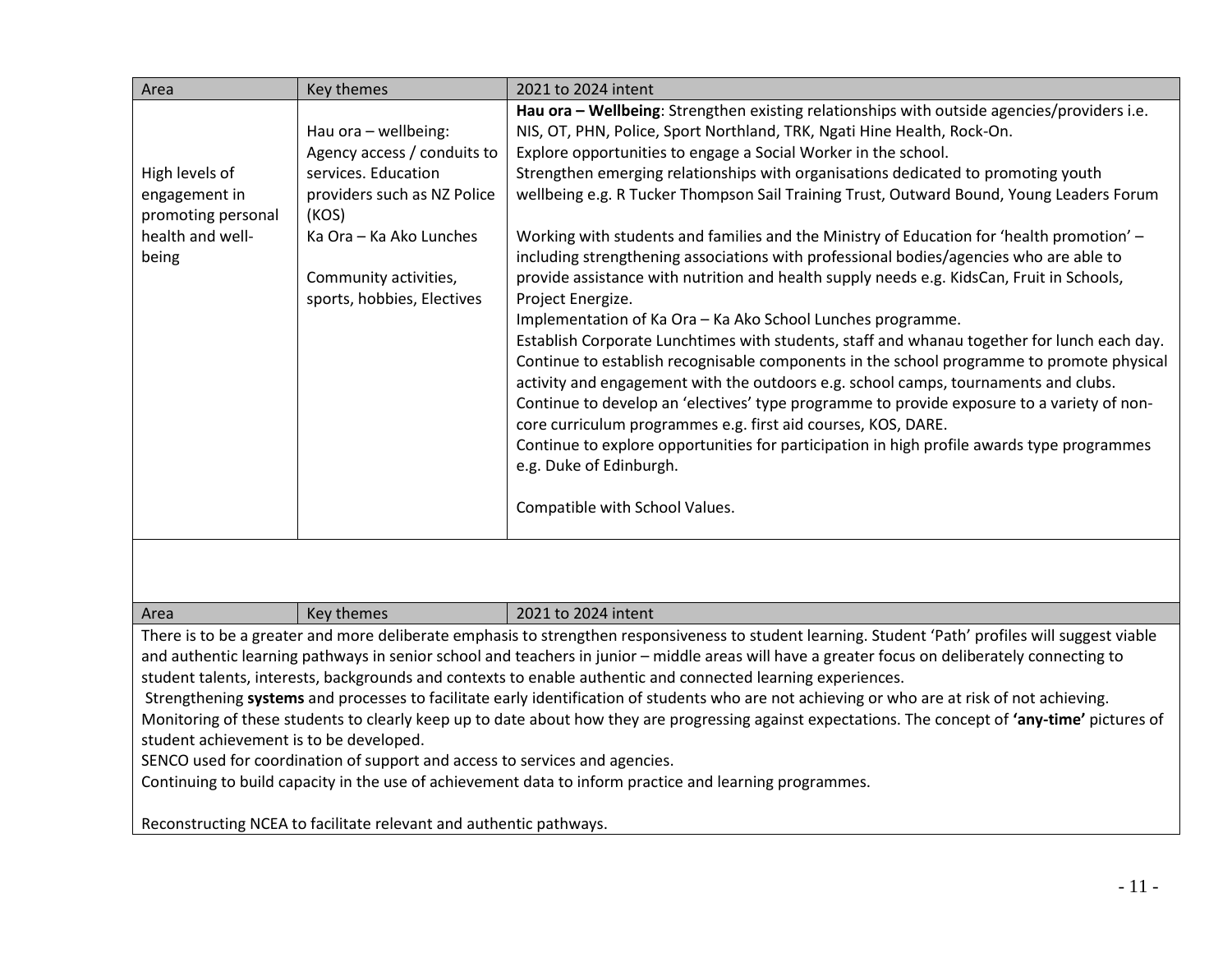Eliminate opportunities for 'slippage' in terms of deadlines and milestones. More explicit direction about school expectations about timeliness and assessment schedules.

Provision of opportunities for students to achieve at their maximum potential by identifying and removing/mitigating artificial barriers to achievement e.g. streaming.

Continuing to build recognition / awards / credentials for student achievement.

**Strategic Goal:** To fully participate in Assessment For Learning related PLD to better equip ourselves to build powerful learning connections and to grow powerful learners – leaders, teachers, students.

**Strategic Goal:** To raise achievement in Writing and Mathematics.

**Strategic Goal:** To embed practices established in the transition from traditional moment in time assessment snapshots to holistic and ubiquitous capture of achievement information defined by the Learning Progression Frameworks and administered through the use of the PaCT (Progress and Consistency Tool).

**Strategic Goal:** To address high levels of absenteeism.

*Strategic Goal: Students with special education needs will transition successfully from school to independence and employment with support from the KCS Gateway Programme and by following their Individual Education Plans.*

*Strategic Goal: All students, including students with special education needs will transition successfully from school to independence, employment or further study, with all students who participate in the relevant courses achieving at least Level 2 NCEA.*

|                |                           | Early identification of students at risk of not achieving. Processes are established but need                                                                                          |
|----------------|---------------------------|----------------------------------------------------------------------------------------------------------------------------------------------------------------------------------------|
|                | Early identification of   | refining. The identification and referral system will more deliberately be under the direction                                                                                         |
|                | students at risk of not   | of classroom teachers who will coordinate with SENCO to access additional support and                                                                                                  |
| High levels of | achieving                 | services as required.                                                                                                                                                                  |
| achievement    | Effective interventions   | Interventions for students who are not achieving or are at risk of not achieving are to be the                                                                                         |
|                |                           | responsibility of classroom teachers who will liaise with SENCO as appropriate to access                                                                                               |
|                |                           | support and resources to meet the individual needs of students.                                                                                                                        |
|                | Acceleration              | <b>Challenge</b> and support (the edge of learning) is required for all students. Our identification                                                                                   |
|                |                           | processes are designed to enable the targeting of individuals for acceleration programmes<br>that will underpin teaching as inquiry and quality teaching in the learning environments. |
|                | Clear pictures of student | Clear pictures of student education, health and welfare profiles are developed and                                                                                                     |
|                |                           |                                                                                                                                                                                        |
|                | education, health and     | maintained - coordinated by SENCO and enacted by classroom teachers.                                                                                                                   |
|                | welfare profiles          |                                                                                                                                                                                        |
|                |                           | Learning pathways towards and beyond NCEA are co-designed through an interview process                                                                                                 |
|                |                           | involving the student, family members and Head of Secondary. Course choices and pathways                                                                                               |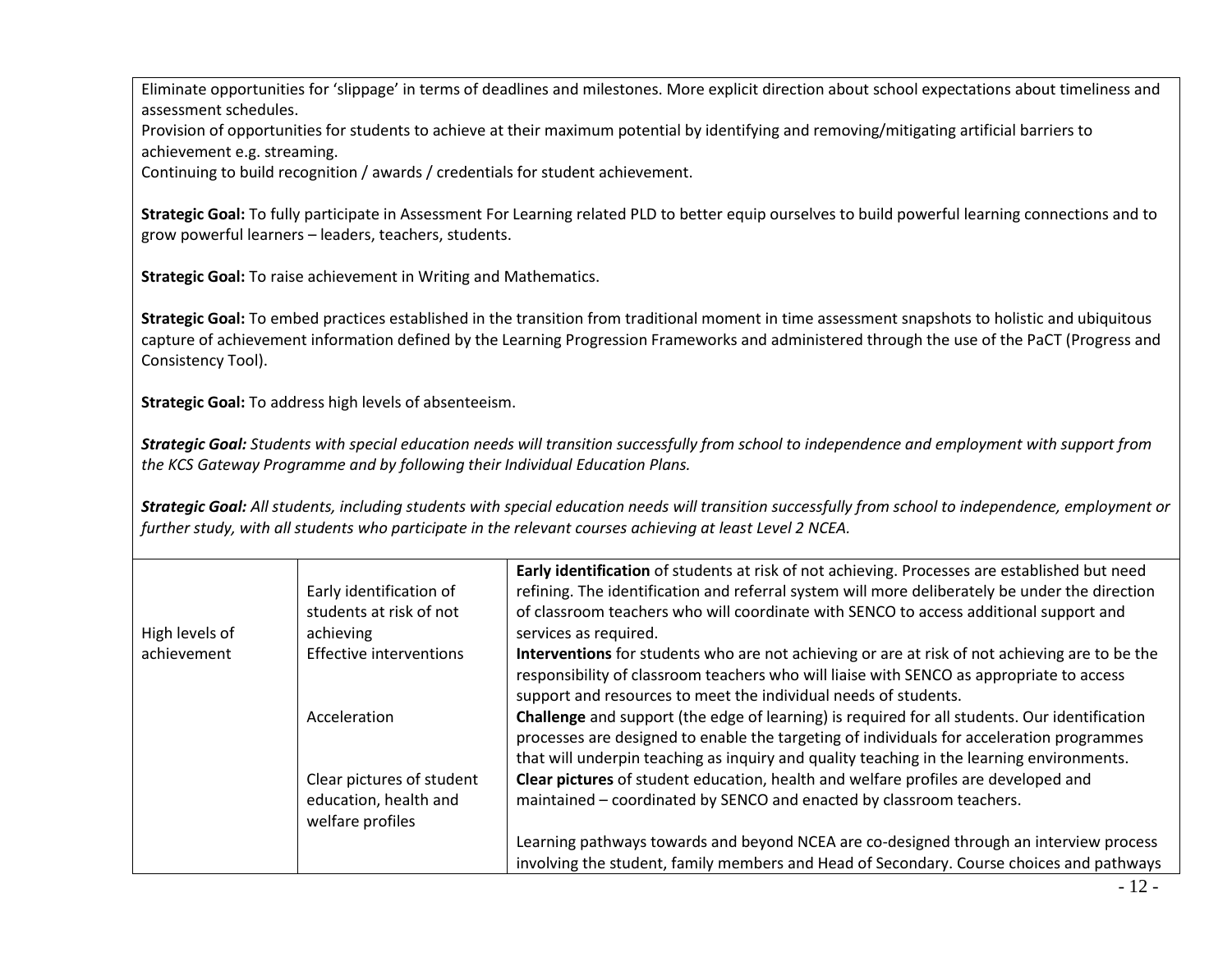|                                 | Learning pathways towards<br>and beyond NCEA and<br>Mentoring<br>Recognition / credentials | are built into student learning programmes. Students are assigned with mentors who will<br>coach and encourage.<br>Recognition / credentials. Systems to monitor and support achievement according to<br>milestones and deadlines are well established. Teachers are to ensure recognition of the<br>achievement of credits promptly to increase motivation and a sense of achievement.                                                                                                                                                                                                                                                                                                                                                                                                                                                                                                                                                                                                                                                                                                                                                                                                                                                                                                                                                |
|---------------------------------|--------------------------------------------------------------------------------------------|----------------------------------------------------------------------------------------------------------------------------------------------------------------------------------------------------------------------------------------------------------------------------------------------------------------------------------------------------------------------------------------------------------------------------------------------------------------------------------------------------------------------------------------------------------------------------------------------------------------------------------------------------------------------------------------------------------------------------------------------------------------------------------------------------------------------------------------------------------------------------------------------------------------------------------------------------------------------------------------------------------------------------------------------------------------------------------------------------------------------------------------------------------------------------------------------------------------------------------------------------------------------------------------------------------------------------------------|
|                                 | Engagement and retention                                                                   | Strategies to increase student engagement utilise personalised learning pathways for<br>relevance and authenticity. Functional relationships with outside agents, service providers<br>and community leaders are important to the success of the 'tailored' programmes.                                                                                                                                                                                                                                                                                                                                                                                                                                                                                                                                                                                                                                                                                                                                                                                                                                                                                                                                                                                                                                                                |
|                                 | Attendance                                                                                 | Attendance is a major risk factor impacting student achievement. Our recording and<br>monitoring systems have been strengthened by senior staff who have designed specific<br>interventions to raise the importance of attendance across the school. In partnership with<br>Attendance Service and Police, Rock-On enables close contact with families/whanau as a key<br>element in the strategy to promote and maintain strong attendance.                                                                                                                                                                                                                                                                                                                                                                                                                                                                                                                                                                                                                                                                                                                                                                                                                                                                                           |
| Area                            | Key themes                                                                                 | 2021 to 2024 intent                                                                                                                                                                                                                                                                                                                                                                                                                                                                                                                                                                                                                                                                                                                                                                                                                                                                                                                                                                                                                                                                                                                                                                                                                                                                                                                    |
| <b>High Quality</b><br>Teaching | Relationships                                                                              | Relationships within the school setting are positive. Teachers pray for one another and for<br>their students and lessons beginning with prayer for one another.<br>Teacher-Student learning focussed relationships enable success.<br>The major themes are; Partnerships for Learning, Clarity about what is to be learnt, Clarity<br>about what it looks like when learning has taken place, Collaborative learning environments<br>and Student agency in learning.<br>Professional knowledge, practice, relationships and professional values are focussed through<br>the lens of Christ and referenced against meeting the Standards for the Teaching Profession<br>which have the stated purpose to;<br>• describe the essential professional knowledge in practice and professional relationships and<br>values required for effective teaching<br>• promote high-quality teaching and leadership for all learners across all education settings<br>• set the standard expected for teachers to be issued with a practising certificate<br>• provide a framework to guide our career-long professional learning and development as<br>a teacher<br>• promote the status of the teaching profession through making explicit the complex nature<br>of teachers' work<br>• strengthen public confidence in the teaching profession. |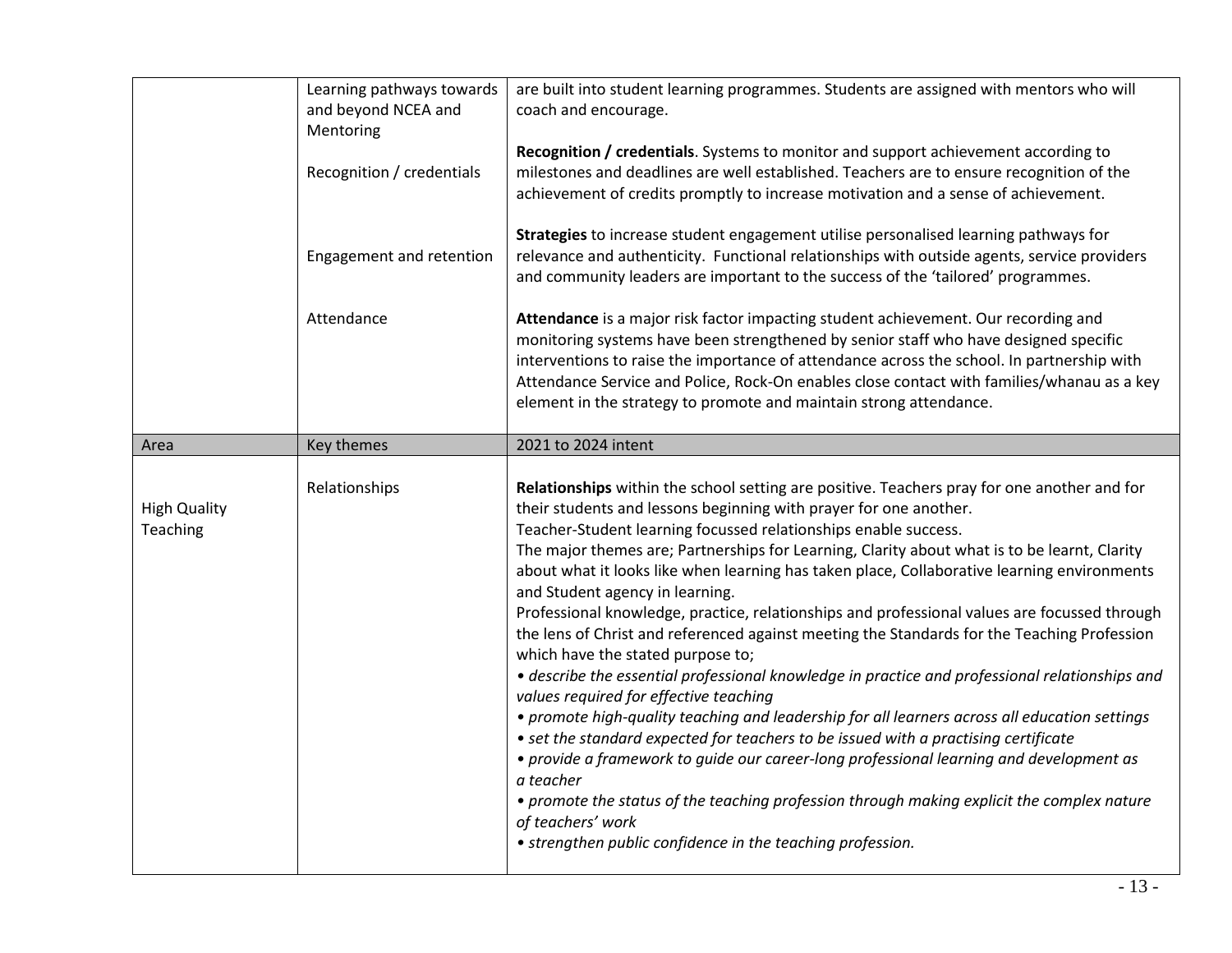| Planning and assessment<br>protocols                              | Quality teaching supported through well-developed curriculum, planning, assessment and<br>pedagogy guidelines / expectations monitored by senior and middle managers. Planning tools<br>are available for staff to manage planning against expectations.                                                                                                                                                                                                                                                                                                                                                                                                                                                                                                                                                                                                               |
|-------------------------------------------------------------------|------------------------------------------------------------------------------------------------------------------------------------------------------------------------------------------------------------------------------------------------------------------------------------------------------------------------------------------------------------------------------------------------------------------------------------------------------------------------------------------------------------------------------------------------------------------------------------------------------------------------------------------------------------------------------------------------------------------------------------------------------------------------------------------------------------------------------------------------------------------------|
| Performance management                                            | The school manages Professional Growth Cycles to support professional growth and decisions<br>about attestation in a way that facilitates the process of capturing reflections about practice<br>and inquiries and recording those reflections as evidence of meeting the Professional<br>Standards.                                                                                                                                                                                                                                                                                                                                                                                                                                                                                                                                                                   |
| Formative practice<br>Professional development<br>Teacher inquiry | Formative practice refers to all those activities undertaken by teachers, and by the students<br>themselves, which provide information, to be used as feedback to modify the teaching and<br>learning activities in which they are engaged. Formative practice (Assessment For Learning<br>AFL) pedagogies are expected 'quality teacher' competencies.<br>Growing capacity in formative teaching practice - partnerships for learning, clarity about<br>what is to be learnt, assessment literacy, promoting further learning, active reflection and<br>clarity about next learning steps are the key foci and involve increasing the scope for student<br>agency in learning.<br>We have clear expectations about what confident and articulate learners look like and intend<br>to strengthen work already done to enable/facilitate learners who fit this profile. |
| Positive Behaviour for<br>Learning (PB4L)                         | Continuing involvement/participation in the designing of systems and practices to integrate<br>quality, relationship based, pro-social behaviour management to reflect the special character<br>of the school is expected.<br>PB4L defines a pro-social behaviour management pedagogy, that includes systems and<br>management across all facets of schooling.                                                                                                                                                                                                                                                                                                                                                                                                                                                                                                         |
| <b>Digital Literacy</b>                                           | Wide and effective use of digital devices in the whole school remains a key focus.<br>Transitioning from school owned devices to student owned devices is to be carefully managed<br>with the school to continue to maintain sufficient stock to enable learning in the digital<br>environment. Families are encouraged to purchase devices for their students and our<br>recommendation is for Chromebooks to enable functionality in the Google Environment that<br>this school operates in.                                                                                                                                                                                                                                                                                                                                                                         |
| <b>Local Connected</b><br>Curriculum                              | To develop and refine the 'Local Curriculum' content to embrace local histories, environment,<br>people and resources.                                                                                                                                                                                                                                                                                                                                                                                                                                                                                                                                                                                                                                                                                                                                                 |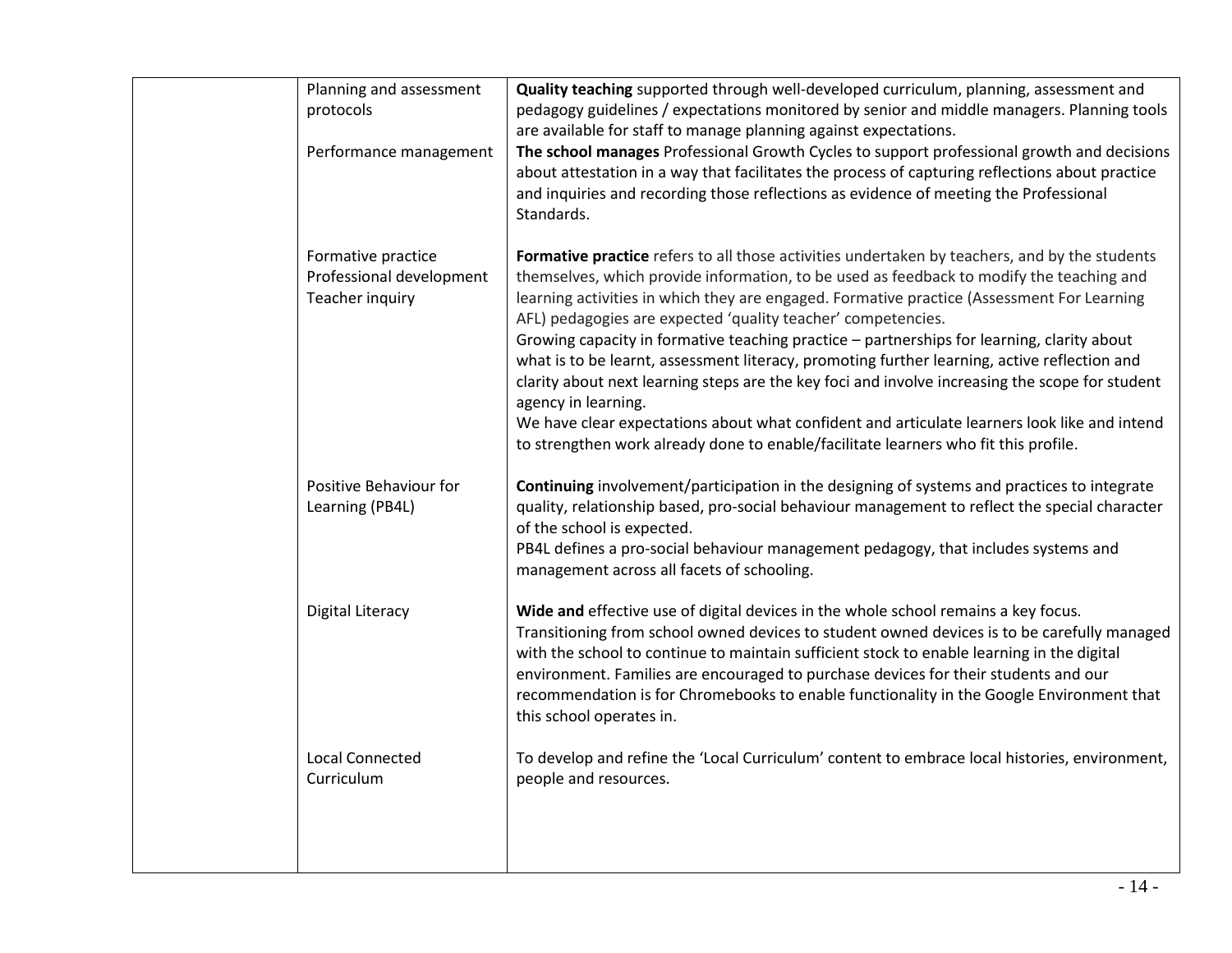| Area                                                           | Key themes                                                                                         | 2021 to 2024 intent                                                                                                                                                                                                                                                                                                                                                                                                                                                                                                                                                                                                                                                                                                                                                                |
|----------------------------------------------------------------|----------------------------------------------------------------------------------------------------|------------------------------------------------------------------------------------------------------------------------------------------------------------------------------------------------------------------------------------------------------------------------------------------------------------------------------------------------------------------------------------------------------------------------------------------------------------------------------------------------------------------------------------------------------------------------------------------------------------------------------------------------------------------------------------------------------------------------------------------------------------------------------------|
| High levels of<br>community<br>satisfaction in the<br>school's | Consultation<br>Participation                                                                      | Raising the presence of the school in the community through proactive/participatory<br>approaches that will encourage the three-way (School, family, Church) relationship to flourish<br>effectively.<br>Participation by using formal and informal mechanisms to promote school-wide intent and to                                                                                                                                                                                                                                                                                                                                                                                                                                                                                |
| performance                                                    | Communications                                                                                     | engage with the school community e.g. Rotary Speech Competition, Students participating<br>and performing at Waimate A&P Show, supporting community events and outreach.<br><b>Communications</b> to enhance the flow to and from the school to enable informed decisions<br>and strong positive relationships e.g. the new school website to include opportunity for<br>stakeholders to provide feedback.                                                                                                                                                                                                                                                                                                                                                                         |
|                                                                |                                                                                                    |                                                                                                                                                                                                                                                                                                                                                                                                                                                                                                                                                                                                                                                                                                                                                                                    |
| Area                                                           | Key themes                                                                                         | 2021 to 2024 intent                                                                                                                                                                                                                                                                                                                                                                                                                                                                                                                                                                                                                                                                                                                                                                |
| Excellence in<br>organisational<br>efficiency                  | Information management<br>and Systems management                                                   | Ensuring curriculum and assessment administration tasks are completed according to agreed<br>deadlines e.g. NCEA administration by subject and classroom teachers.<br>Management tools for the purpose of efficient administration are PaCT (Progress and<br>Consistency Tool), KAMAR, Gateway TEC portal, Te Kura portal, NZQA portal.<br>A key goal is to ensure all NCEA internal assessments are completed according to the agreed<br>schedule and to avoid as much as possible any need to submit late entries. Usually this means<br>completing all internals by the end of term 3.<br>Focussing on the school management structure to ensure the right information gets to the<br>right people at the right time - delegated responsibilities described in Job Descriptions |
| Property                                                       | Well maintained property<br>Attractive, safe, functional<br><b>Modern Learning</b><br>Environments | Finalising the property plan will help to enable a structured and pragmatic approach to<br>property management and allow cyclical maintenance to be kept up to date in a planned<br>approach.<br>To continue to develop an enhancement programme for an attractive school physical<br>environment. Key areas include murals, ceramic works, hedges, paths, covered (shade) areas,<br>communal eating areas, signage, playground equipment, court areas and gardens.<br>Developing an enhancement programme for attractive, engaging and functional classroom<br>interiors is a priority - to include display areas, technology e.g. large flat-screen displays, wet<br>areas for primary classrooms, heating and cooling.                                                          |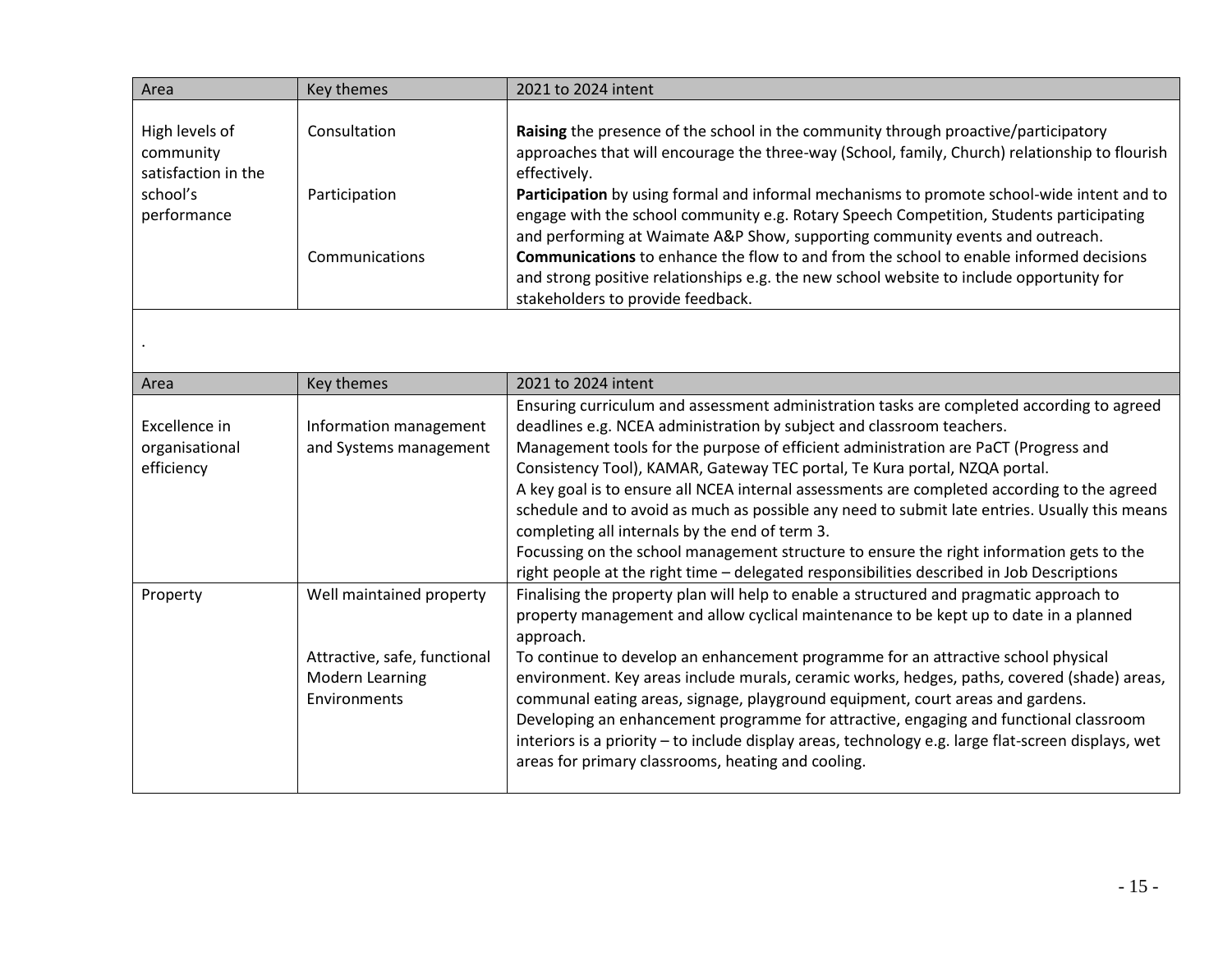# *Targets:*

 $\Gamma$ 

*Areas of strategic interest for 2022*

- *Writing at Years one to ten*
- *Mathematics at Years one to ten*
- *NCEA Levels 1-3*
- *Attendance*

| <b>Strategic Goal</b><br>High academic achievement | We will have:<br>Successful outcomes for all of our students<br>Students achieving and progressing at or<br>above expectation |
|----------------------------------------------------|-------------------------------------------------------------------------------------------------------------------------------|
|                                                    |                                                                                                                               |

| <b>Measure</b>                                                                                                                                                                                                                                                                                                                                                                                                                    | Targets (by the end of)                                                                                                                                                                                                                                                                                                                                                                                                                                                                                                                                                                                                                                                                                    |
|-----------------------------------------------------------------------------------------------------------------------------------------------------------------------------------------------------------------------------------------------------------------------------------------------------------------------------------------------------------------------------------------------------------------------------------|------------------------------------------------------------------------------------------------------------------------------------------------------------------------------------------------------------------------------------------------------------------------------------------------------------------------------------------------------------------------------------------------------------------------------------------------------------------------------------------------------------------------------------------------------------------------------------------------------------------------------------------------------------------------------------------------------------|
|                                                                                                                                                                                                                                                                                                                                                                                                                                   | 2022                                                                                                                                                                                                                                                                                                                                                                                                                                                                                                                                                                                                                                                                                                       |
| <b>Writing Years one to ten.</b><br><b>Students needing accelerated learning</b><br>approaches are identified in first term<br>Initial teacher OTJs informed using a<br>range of information about their<br>students.<br>Marked work, formal assessment of<br>writing samples, teacher observation<br>and feedback from the student,<br>colleagues and family/whanau.<br>End of year OTJs using the same range of<br>information. | Writing: 44 students are identified using end of 2021<br>information as needing intervention to accelerate<br>their progress and achievement in writing.<br>Target: Raise achievement in writing for the 42<br>identified students whilst maintaining positive<br>achievement trajectories for all students.<br><b>Mathematics:</b> 29 students are identified using end of<br>2021 information as needing intervention to<br>accelerate their progress and achievement in maths.<br><b>Target:</b> Raise achievement in maths for the 29<br>identified students whilst maintaining positive<br>achievement trajectories for all students.<br>PLD: Korero ki te Tuhi - Talk to Write<br><b>Mathematics</b> |
| NCEA:<br>Early identification of students at risk of<br>not achieving NCEA.                                                                                                                                                                                                                                                                                                                                                       | <b>Target:</b> All Year 11 students to achieve L1 Numeracy<br>and Literacy by the end of the year.<br><b>Target:</b> All students achieve NCEA L1, L2 and L3 by                                                                                                                                                                                                                                                                                                                                                                                                                                                                                                                                            |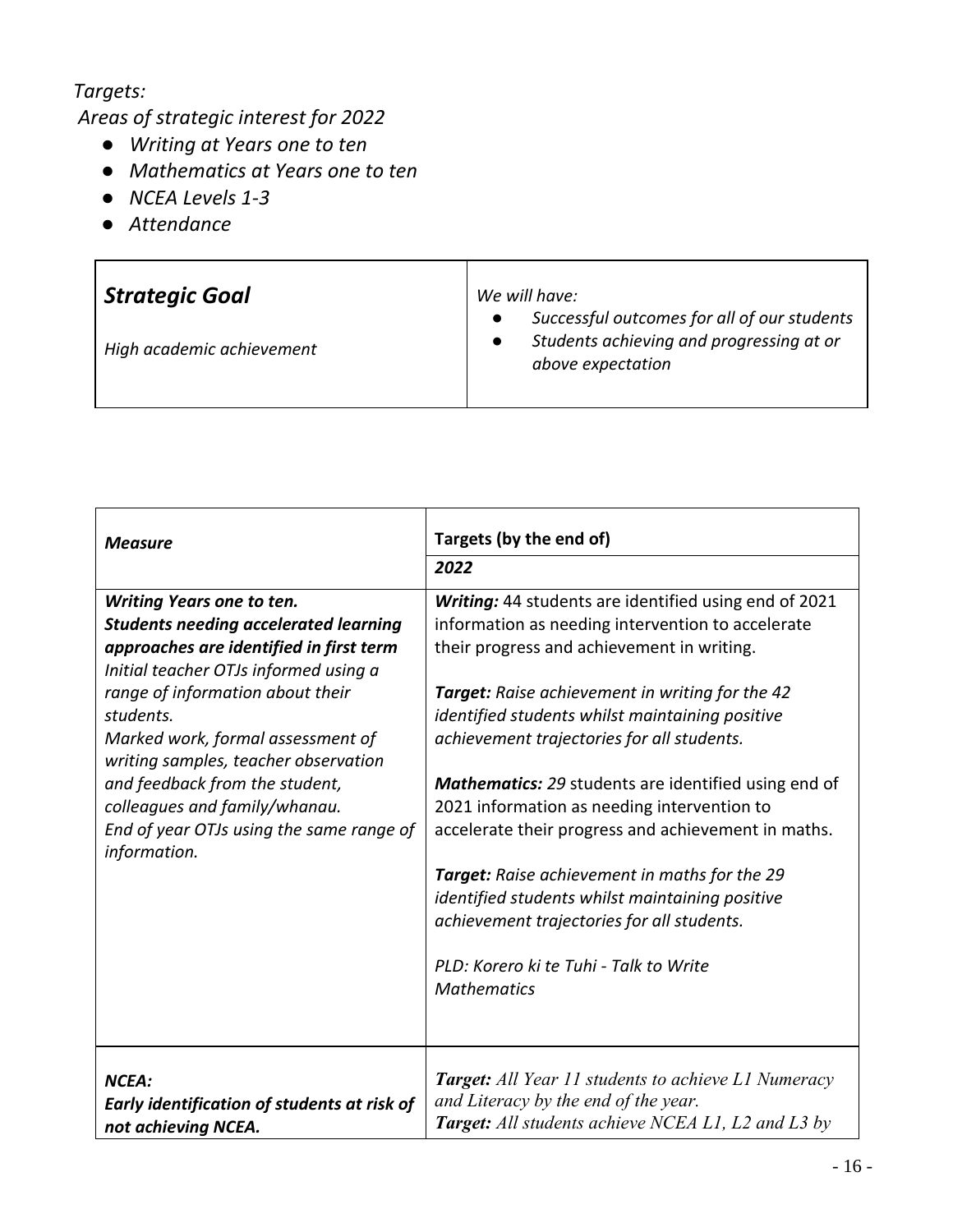| <b>End of year NCEA results</b>             | participation at their respective year levels before they                                                                           |
|---------------------------------------------|-------------------------------------------------------------------------------------------------------------------------------------|
| <b>Students</b>                             | leave school.                                                                                                                       |
| <b>Attendance</b><br>Weekly attendance data | <b>Attendance Target of 90% for all students.</b><br>Rock-On<br>Pastoral referral for assistance<br>When is intervention triggered? |

# *Actions*

|                    | 2022                                                                                                                 |
|--------------------|----------------------------------------------------------------------------------------------------------------------|
|                    |                                                                                                                      |
| Assessing Risk and | <u>Writing</u>                                                                                                       |
| taking action      | By Early March, teachers using a range of evidence will have                                                         |
|                    | a clear idea of the students who are at risk of not achieving in                                                     |
|                    | Writing.                                                                                                             |
|                    | Implementation of "Korero ki te Tuhi - Talk to Write" across                                                         |
|                    | the year levels 1 to 10 will be a key strategy in addressing the<br>goal.                                            |
|                    | Close monitoring of students' writing, their responses during                                                        |
|                    | instructional sessions and data obtained from regular                                                                |
|                    | assessment of writing samples against exemplars will enable                                                          |
|                    | an on-track view of student progress.                                                                                |
|                    | Students identified as being at risk will form the target                                                            |
|                    | groups in each classroom. Specific interventions designed by                                                         |
|                    | teachers and other professionals are to target need and                                                              |
|                    | accelerate progress for the identified students.                                                                     |
|                    | <b>Mathematics</b>                                                                                                   |
|                    | By Early March, teachers using a range of evidence will have                                                         |
|                    | a clear idea of the students who are at risk of not achieving in                                                     |
|                    | Mathematics.                                                                                                         |
|                    | Implementation of strategies learned through participation                                                           |
|                    | in PLD across the year levels 1 to 10 will be a key strategy in                                                      |
|                    | addressing the goal.                                                                                                 |
|                    | Close monitoring of students' mathematics engagement,<br>participation and success during instructional and practice |
|                    | sessions, and data obtained from regular marking of student                                                          |
|                    | work will enable teacher to maintain an 'on-track' view of                                                           |
|                    | student progress                                                                                                     |
|                    | Students identified as being at risk will form the target                                                            |
|                    | groups in each classroom. Specific interventions designed by                                                         |
|                    | teachers and other professionals are to target need and                                                              |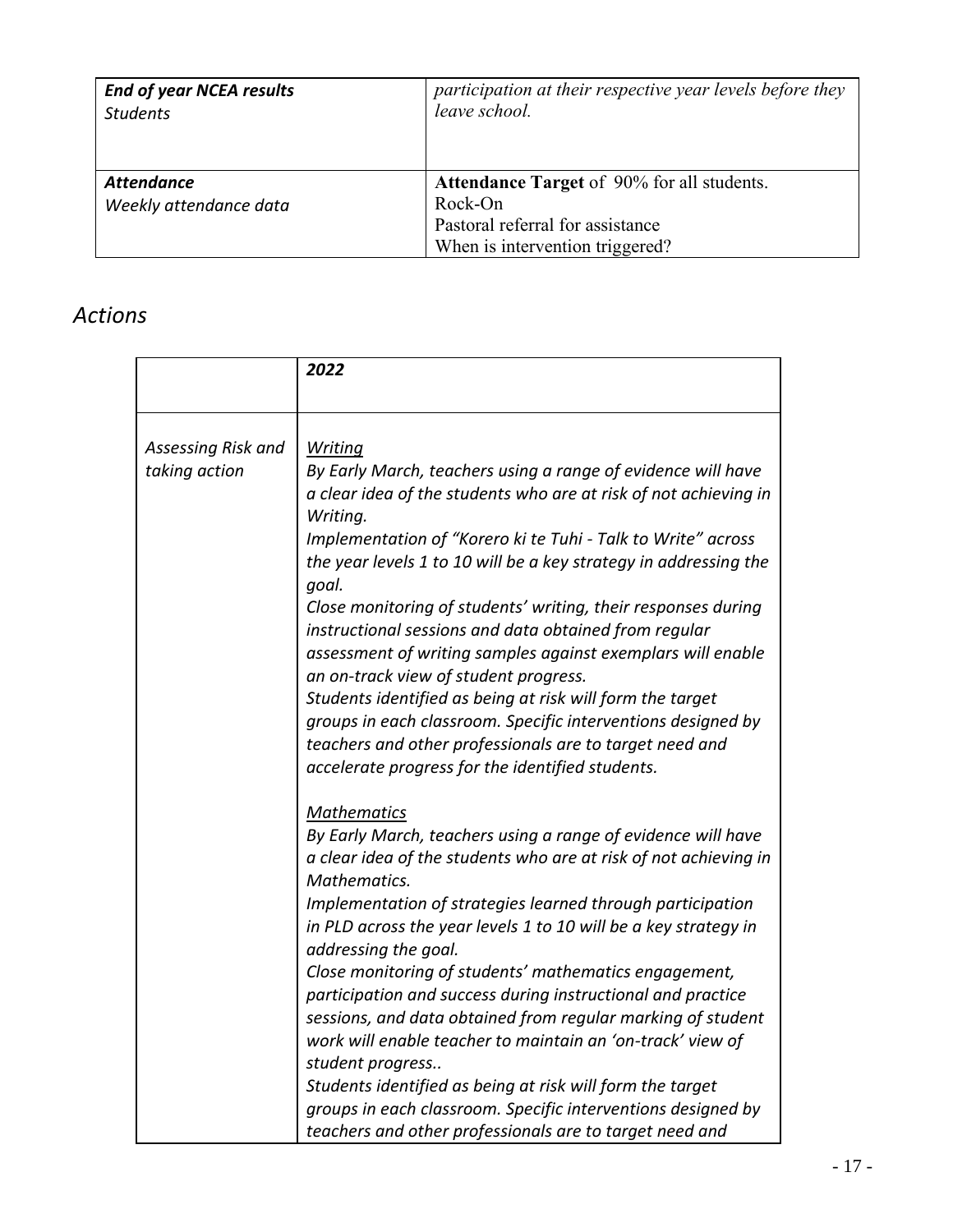*accelerate progress for the identified students.*

#### *NCEA*

*By early March teachers will have a clear idea about students who are at risk of not achieving NCEA L1 Literacy and Numeracy, and NCEA L1/ L2/L3. Collaborative / collegial discussions will make use of a range of information to determine who is at risk. The nature of the risk is defined. Students are to be interviewed and counselled about risk factors. Learning pathways are to be co-constructed with the students to identify goals, achievement milestones, workload balances, 'on track' record for submitted course material, and important dates and events. Individual and group needs are to be addressed through Teacher Inquiry processes with key focus on "anytime' picture of student progress, students being clear about what they are learning and student agency.*

#### *Key Actions for raising achievement for all learners*

*Students at risk of not meeting expectations are identified early in the year.* 

*Identification of risk factors is a vital step towards making decisions about removing the barriers that are preventing students from meeting expectations. It is important that we don't permit our thinking about possible risk factors to determine which students appear on our 'at risk' register. This thinking comes after we have all of our 'instincts' recorded and takes the form of an inquiry to confirm or refute our initial impressions/concerns.*

*An inquiry as to what these possible barriers may be is necessary, and a conscious / systematic process that leads us to greater knowledge about each student will position us well for the next step in making sure each student has maximum opportunity to achieve well.* 

*An inquiry will seek background information about each student that includes current and past achievement information, welfare/guidance records, pastoral care information e.g. whether there is regular and quality nutrition and any other information that helps build the learner profile. We should also use our relational knowledge with our students to gain an impression about what 'lights' them up at school or to uncover any negative attitudes and the reasons why they may be present.*

*A decision is necessary regarding what to do with your initial*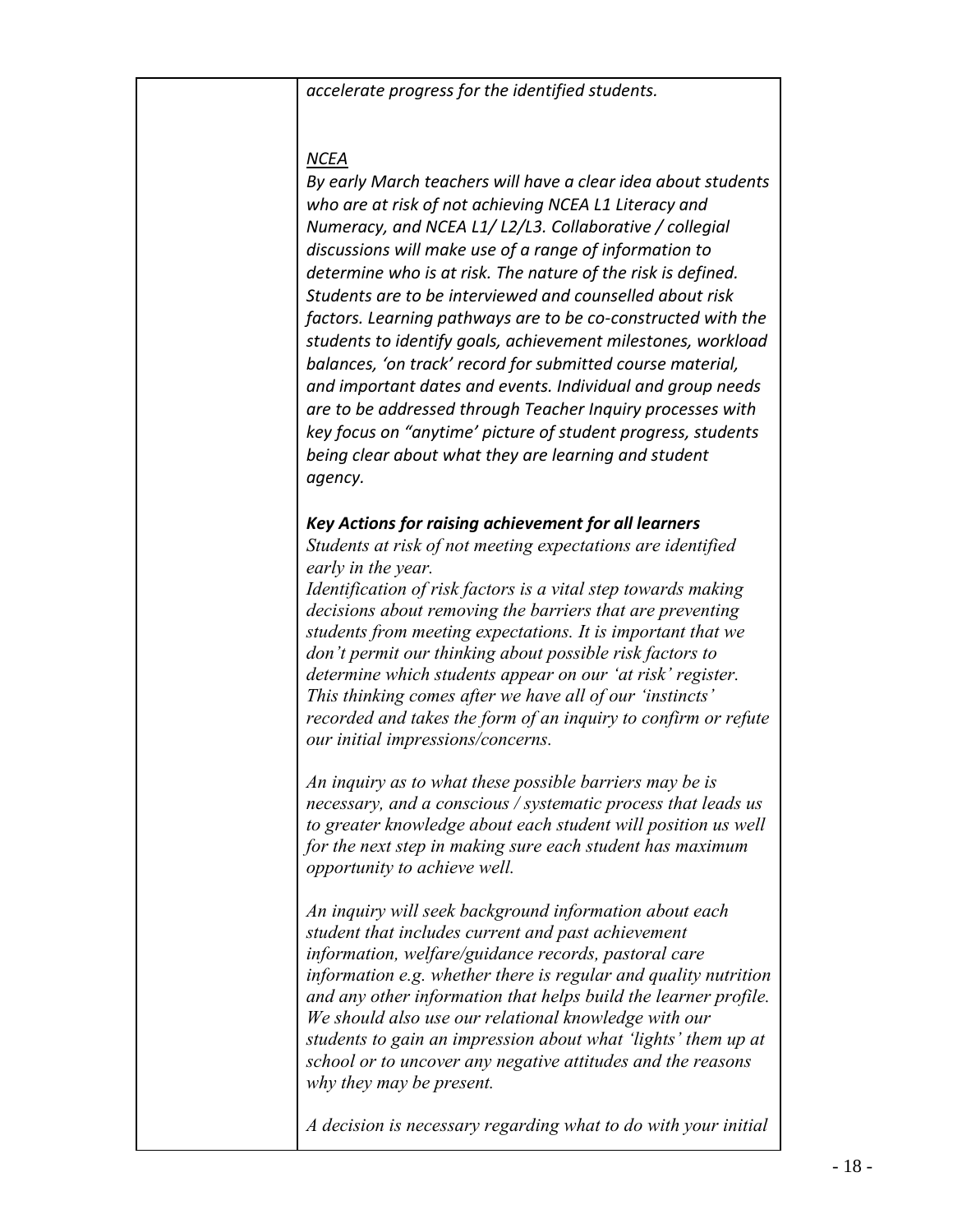|                                             | inclination to record the student as at risk in the light of what<br>has been discovered in the early stages of the inquiryeither<br>confirmed or refuted.<br>If in the light of discovery the decision is made to remove the<br>student from the at risk category, it is done so with the<br>confidence that this student is making satisfactory progress,<br>is currently at the expected level of achievement relevant to<br>the time of year and will achieve the relevant NZC or NCEA<br>etc milestone at the end of the year.<br>For students needing to accelerate their progress in order to<br>be at the same level as their peers, it is possible/probable that<br>a learning intervention is necessary. This is the area where |
|---------------------------------------------|-------------------------------------------------------------------------------------------------------------------------------------------------------------------------------------------------------------------------------------------------------------------------------------------------------------------------------------------------------------------------------------------------------------------------------------------------------------------------------------------------------------------------------------------------------------------------------------------------------------------------------------------------------------------------------------------------------------------------------------------|
|                                             | your (classroom teacher's) expertise can be used to best<br>$advantage - as teachers we are the best and most$<br>experienced people to teach/lead learning. Decisions about<br>intervention strategies are made according to need and the<br>approaches used are determined by the level/type of need.<br>Some approaches/strategies can be addressed within the<br>regular 'as usual' routines (e.g. group rotations). Others will<br>need more deliberate action. The next stages in the inquiry<br>(as teaching) approach will lead us to designing,<br><i>implementing and monitoring interventions (collaboratively)</i><br>with each student (and best scenarios include family) based<br>on specific identified needs.            |
| Professional<br>Development and<br>Practice | PLD is consistent with Assessment For Learning pedagogical<br>framework.<br>This school is participating in two formal initiatives that<br>embrace and are enabled by AFL pedagogies.<br>Korero ki te Tuhi - Talk to Write using an expert<br>facilitator and in-school leaders to enable teachers to<br>implement this pedagogy to help raise achievement in<br>writing.<br>Mathematics - PLD application is currently being<br>submitted.                                                                                                                                                                                                                                                                                               |
|                                             | <b>NCEA</b><br>More deliberate and tightly managed processes are needed to<br>support student achievement in NCEA. There has been a<br>tendency to shift deadlines to allow more time to cover course<br>materials, however, course outlines and schedules must be<br>explicit and adhered to. Planning must also be explicit and<br>detailed.<br>For NZQA planning, printed off copies of the most recent<br>version of the standard is needed, as well as the                                                                                                                                                                                                                                                                           |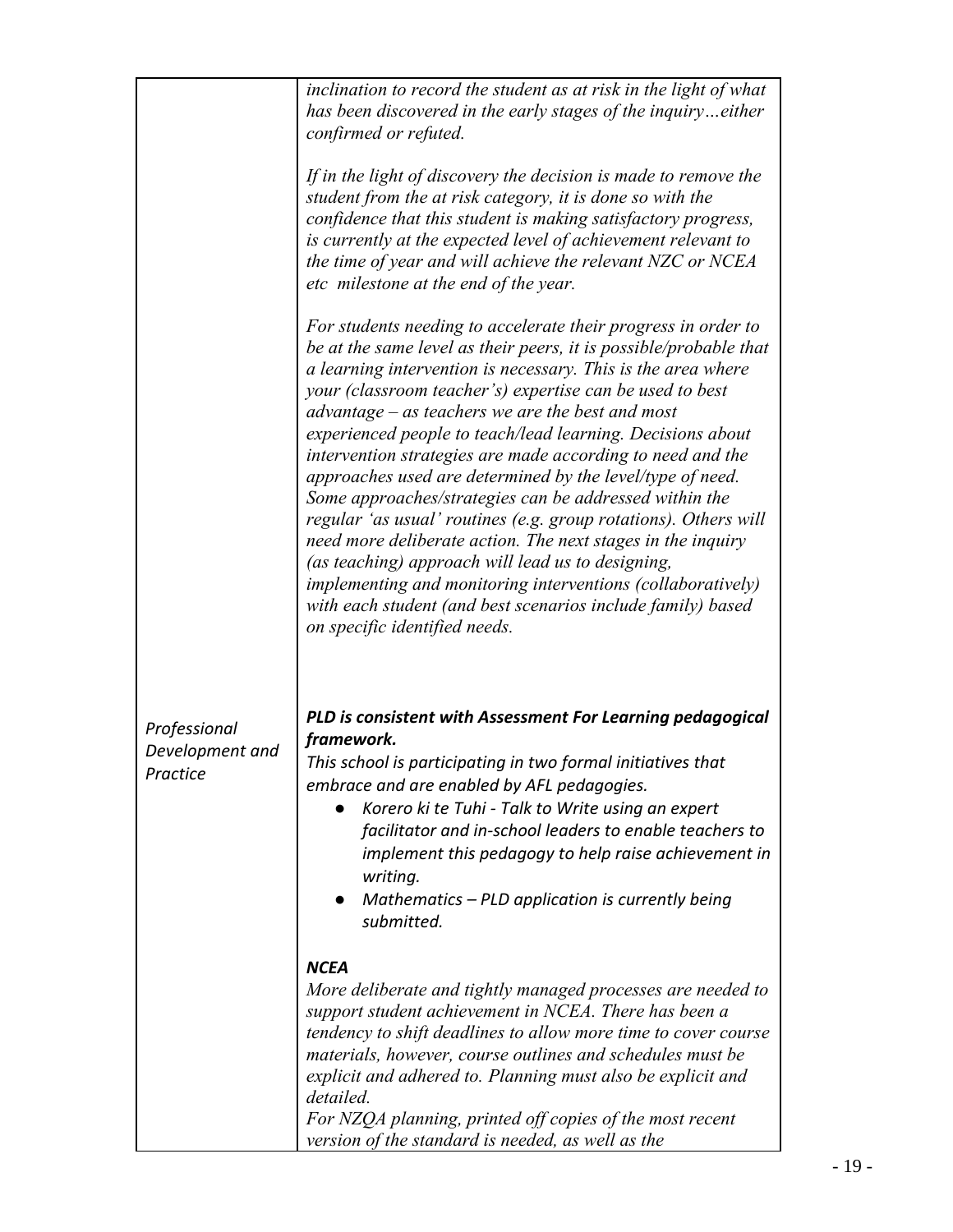| 'clarifications' document, the most recent moderators report       |
|--------------------------------------------------------------------|
| for the particular standard and exemplars showing what is          |
| needed to demonstrate 'Achieved', 'Merit', and 'Excellence'.       |
| The point is that we need to be really familiar with the           |
| standard, the clarifications, moderators' reports and              |
| exemplars in order to promote/facilitate learning for              |
| successful achievement.                                            |
| Ensure students are clear about what they need to do to            |
| demonstrate that they meet Excellence, Merit and achieved          |
| grades. Plan for 'real time' tracking of progress within the       |
| unit of learning. This can be digital or paper based but it        |
| must be 'at hand' at any time.                                     |
| <b>L1 Numeracy and Literacy Credits</b>                            |
| We see that it is better for students to attain these credits      |
| early and have made the decision to allow for this to happen       |
| for our Year 10 students as appropriate.                           |
| <b>The Trades Academy</b> is a credible and viable opportunity for |
| students at Kaikohe Christian School to achieve Level 2            |
| NCEA. Organised and coordinated through the Gateway                |
| programme, the Trades Academy opens up pathways for                |
| students that enable them to pursue career aspirations in the      |
| 'Trades'. Alongside this, the Gateway programmes also allow        |
| students to align themselves with potential Industry Training      |
| Organisations and providers that are accredited to offer           |
| courses that contribute towards achievement of NCEA Level          |
| 2.                                                                 |
| Students who participate in this programme may choose a            |
| more vocational stream for their studies and experiences           |
| however this does not preclude them from taking academic           |
| subjects at school. The whole point of establishing viable         |
| vocational pathways is to bring a greater relevance and            |
| purpose for students to remain and be successful at school         |
| and to enable a wide range of choice for students                  |
| transitioning out into future destinations – tertiary study,       |
| work force or business.                                            |
|                                                                    |
| Recognising the legitimacy of the Trades programme in the          |
| school as a viable course entails a deliberate and purposeful      |
| approach to establishing the course structures and                 |
| timetables. The individual courses can offer up to 80 credits      |
| in the year of study which, when coupled with the                  |
| achievement of Level One, will satisfy Level Two                   |
| requirements for achievement. For this reason the school           |
| timetable must allow sufficient scope for students to complete     |
| work and study requirements. We see the possibility of             |
| students spending up to three to four days per week in such        |
| programmes with the balance of time being dedicated to             |
| school subjects within the normal timetable. This means that       |
| students in the vocational programme have a more flexible          |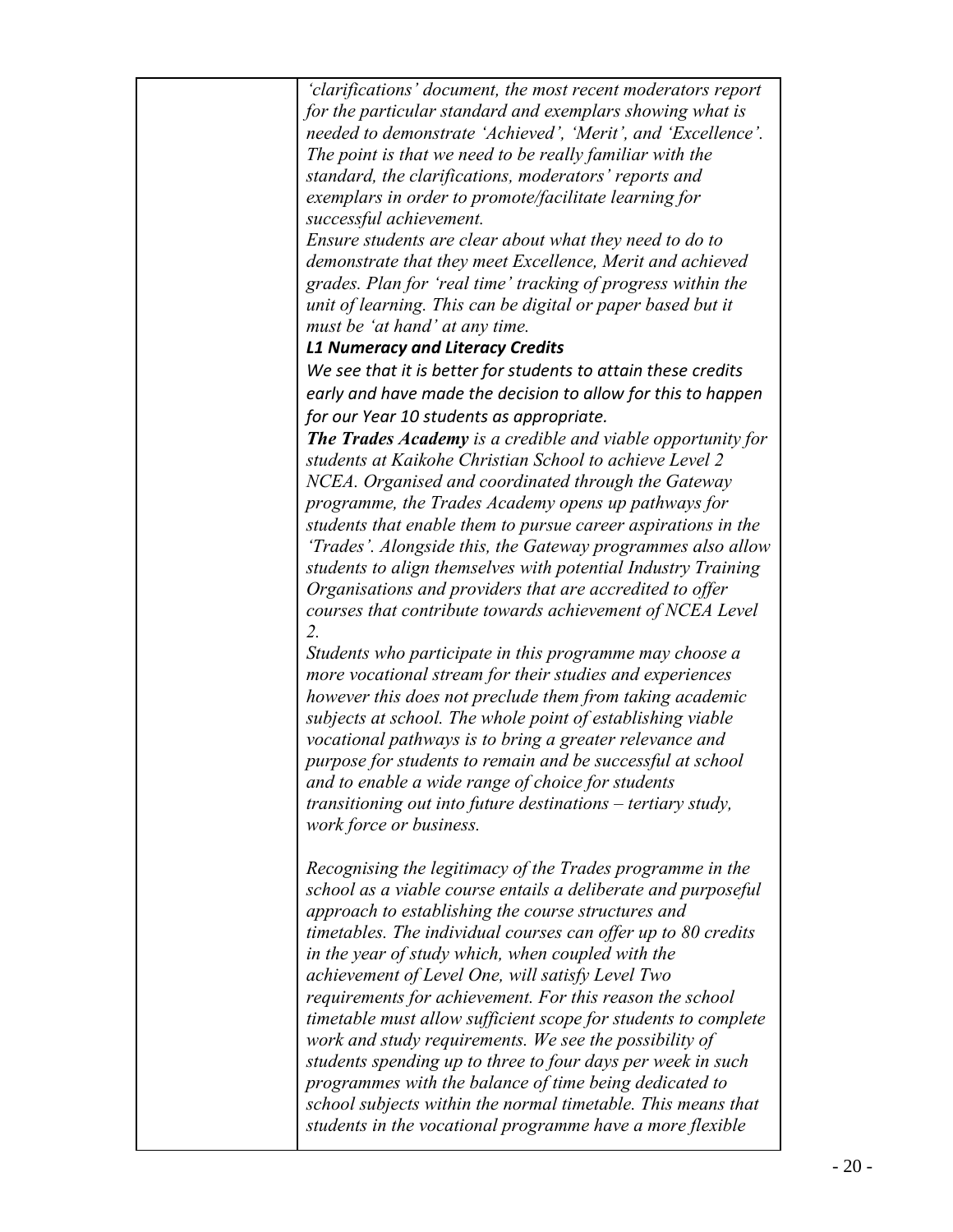*timetable and will need the support of Gateway staff and Form Teachers to maintain excellent self-management systems and to be well organised. Professional dialogue forums with school staff and peers within the school network are working well. We have also stepped into a working relationship with colleagues in other school cluster / QLC settings and are in the process of identifying an achievement challenge as a member of our local Community of Learning. Extending work on providing feedback to colleagues through peer observations. Formative practises monitored through performance management programme are still current foci. Using Google Docs for professional reflections is a feature of practise and process refinements are currently being made. Additional resources, specialist interventions and Teachers Aides to support learning programmes for students with special needs.*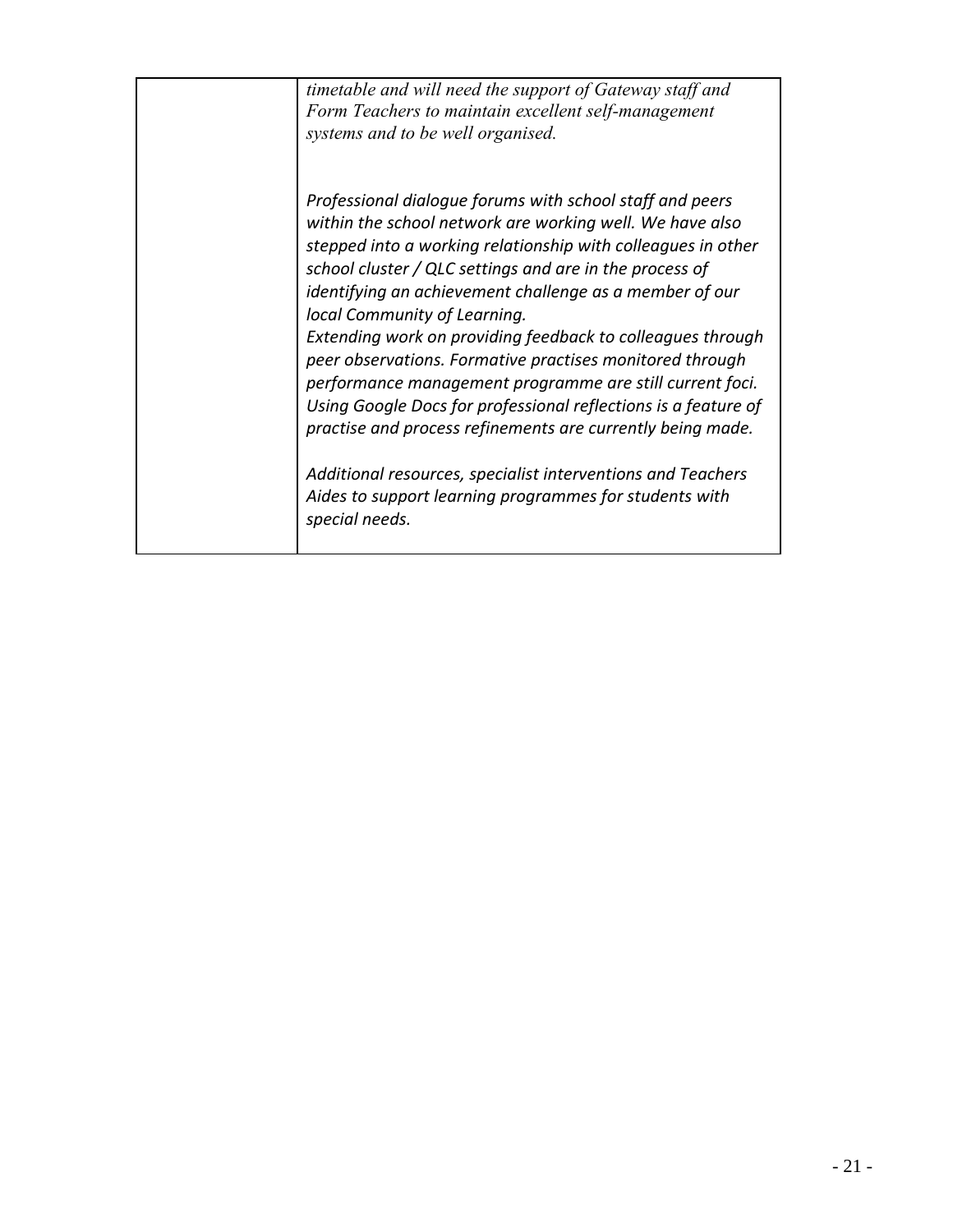# *Annual Plan 2022*

*Vision: To follow the way of Jesus Christ, seek His truth and excel in life for HIM*

| Area                                                                                                                                                          | Goal                                                                                                                                                                                                                                                                                                                                    | <b>Strategic Action</b>                                                                                                                                                                                                                                                                                                                                                                                                                                                                                                                                                                                                                                                                                                                                                                                                                                                                                                                                                                                                                                                                                                                                                                                                                                                                                                                                                                                                                                                                                                                                                                                     |
|---------------------------------------------------------------------------------------------------------------------------------------------------------------|-----------------------------------------------------------------------------------------------------------------------------------------------------------------------------------------------------------------------------------------------------------------------------------------------------------------------------------------|-------------------------------------------------------------------------------------------------------------------------------------------------------------------------------------------------------------------------------------------------------------------------------------------------------------------------------------------------------------------------------------------------------------------------------------------------------------------------------------------------------------------------------------------------------------------------------------------------------------------------------------------------------------------------------------------------------------------------------------------------------------------------------------------------------------------------------------------------------------------------------------------------------------------------------------------------------------------------------------------------------------------------------------------------------------------------------------------------------------------------------------------------------------------------------------------------------------------------------------------------------------------------------------------------------------------------------------------------------------------------------------------------------------------------------------------------------------------------------------------------------------------------------------------------------------------------------------------------------------|
| <b>Special Character</b><br>Chapel<br>Devotions and<br>spiritual growth<br>Outreach                                                                           | • Chapel services<br>Monday mornings<br>Friday afternoons<br>· Daily devotions<br>• Vibrant student<br>prayer meetings<br>• Encourage growth of<br>the 'Fruit of the<br>Spirit' - personally &<br>corporately<br>● Engage School<br>Counsellor / Part-<br>time Chaplain<br>· Link PB4L PD to<br>special character<br>ANZAC<br>KAPA Haka | Chapel: Students leading praise and worship - strengthening<br>leadership roles within the student body and ensuring<br>sustainability by training younger students and diversifying the<br>teams.<br>Devotions: More robust and dedicated devotionals. Time has<br>been made available for seniors (yrs 9 to 13) to have daily<br>devotionals Tuesday to Thursday. Exploring the opportunity to<br>have local church members leading devotional sessions at each<br>level once a week.<br>Corporate activity across the school: Continue to seek<br>opportunity for whole school participation in activities that will<br>encourage spiritual growth and development.<br>• Monday morning chapel service led by Pastor or invited<br>guest - Friday morning by a staff member. Greater student<br>involvement - worship team, ICT support, hosting roles (e.g.<br>introducing speakers)<br>Timetable opportunity for the reintroduction of school-wide<br>daily devotions to continue. Unified/school-wide thematic<br>approach using Interact themes to continue.<br>Mentored by suitable support person<br>Seek opportunities for service to others in the school<br>community or community at large e.g. reading with aged<br>people, performing for community groups<br>Apply to MOE for SWIS. Engage local pastors for advice<br>$\bullet$<br>about how to establish a chaplaincy service in the school<br>PB4L programme values are aligned with the core values of<br>the school; CARE = Christ As my Reliable Example<br><b>Caring and Courage</b><br>Aroha<br>⋗<br>Responsible<br>Excellence<br>↘ |
| <b>High levels of</b><br>engagement in<br>promoting personal<br>health and well-<br>being<br>Hau ora - wellbeing:<br>Agency access /<br>conduits to services. | • Access health<br>providers such as<br>PHN, DHB, MOE Sp                                                                                                                                                                                                                                                                                | • Hau ora - Wellbeing: Strengthen emerging relationships with<br>outside agencies/providers i.e. NIS, CYF, PHN, Police, Sport<br>Northland, TRK, Ngati Hine Health. Strengthen emerging<br>relationships with organisations dedicated to promoting<br>youth wellbeing e.g. Outward Bound, Young Leaders Forum<br>• Become a Health Promoting School<br>• Continue to seek links to health providers. Negotiate clinics<br>where appropriate and referral mechanisms / protocols for<br>accessing help in a systematic way.                                                                                                                                                                                                                                                                                                                                                                                                                                                                                                                                                                                                                                                                                                                                                                                                                                                                                                                                                                                                                                                                                  |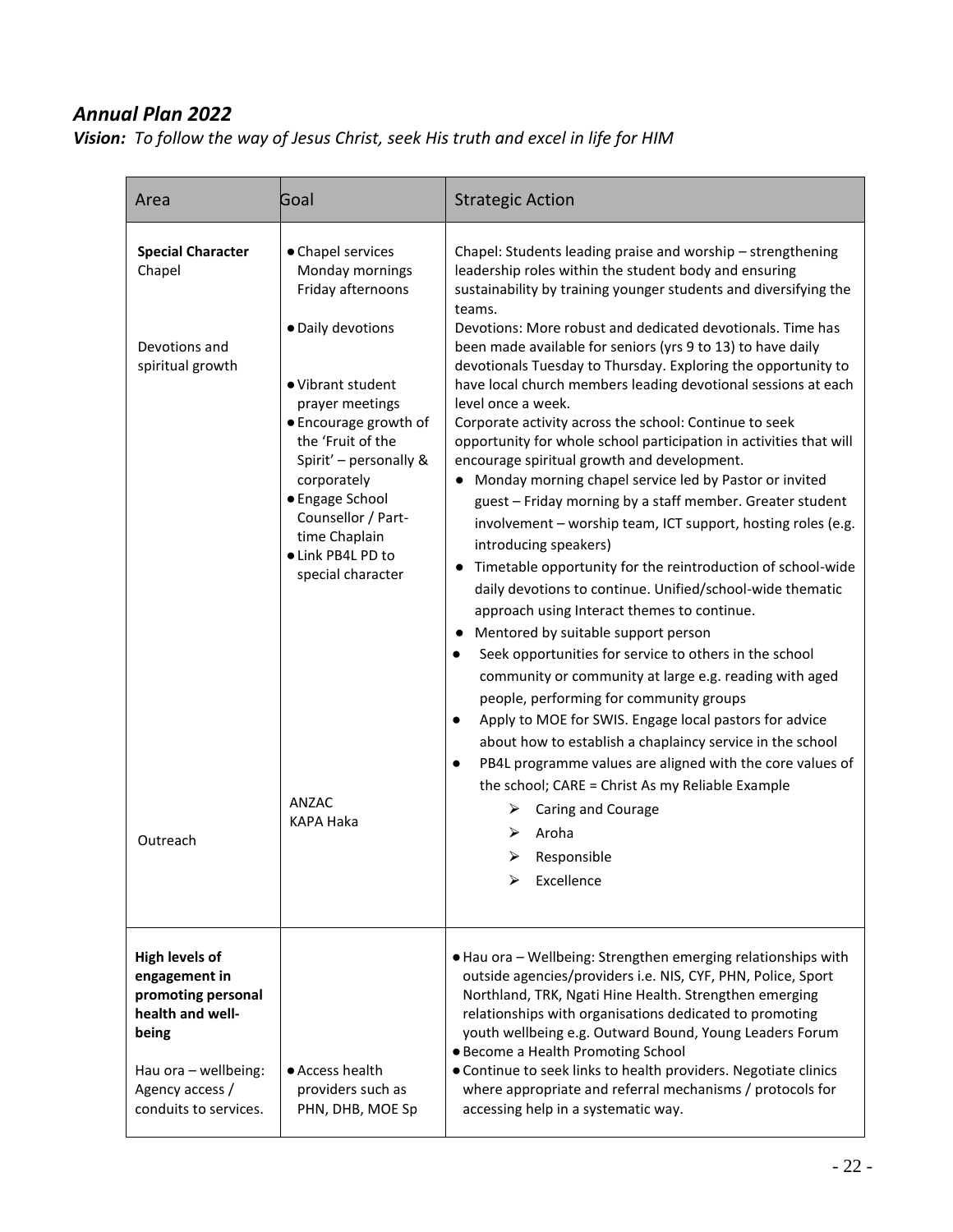| <b>Education providers</b><br>such as NZ Police<br>(KOS)                                                 | Ed, local medical<br>practitioners.<br>· Participation in<br>programmes run for<br>students - e.g. Road<br>Safety, Oral health,<br>Keeping ourselves | • Continue to seek links with providers for student safety<br>programmes so that these programmes are regularly<br>scheduled into the school's programme. Over time build<br>relationship with many outside agents to gain maximum<br>involvement.<br>· Build on our expectations and plans to encourage corporate<br>activity through cultural/sporting/other (as appropriate)                                                                 |
|----------------------------------------------------------------------------------------------------------|------------------------------------------------------------------------------------------------------------------------------------------------------|-------------------------------------------------------------------------------------------------------------------------------------------------------------------------------------------------------------------------------------------------------------------------------------------------------------------------------------------------------------------------------------------------------------------------------------------------|
| Corporate activity<br>across the school<br>and across both<br>campus                                     | safe<br>• Students and families<br>have opportunities to<br>come together for<br>'whole-school'<br>activities                                        | events<br>• Strengthen peer mentoring and support across the school.<br>Strengthen and increase relevance of the school house<br>system.                                                                                                                                                                                                                                                                                                        |
| Tuakana/teina, peer<br>mentoring, student<br>leadership                                                  | • The concept of<br>'tuakana/teina' as it<br>applies to the<br>educational setting is<br>enabled                                                     | • Strengthen the way we make use of identified opportunities<br>that already exist for community engagement activities $-$ e.g.<br>Waitangi Day, ANZAC Day, A&P Show days                                                                                                                                                                                                                                                                       |
| Participation / being<br>involved in the<br>community and in<br>community activities,<br>sports, hobbies | • Students engaged in<br>the wider community                                                                                                         | • Continue developing an 'electives' programme that makes<br>use of the community facilities such as Golf Club, Squash<br>Club, Marae - open up the timetable for a double period on<br>Wednesday afternoons for students up to year 10.                                                                                                                                                                                                        |
| High levels of<br>academic<br>achievement                                                                | • Connected and Local<br>curriculum design                                                                                                           | Collaborative design of localised curriculum focussing on key<br>themes to connect students to learning in authentic and<br>relevant contexts - for example "Identity", "Place".                                                                                                                                                                                                                                                                |
| Early identification of<br>students at risk of<br>not achieving                                          | • Seamless<br>identification process<br>spanning the whole<br>school                                                                                 | Goal is to facilitate students into becoming confident and<br>articulate learners. Key strategy is helping students to develop<br>learning products from learning programmes and help them to<br>articulate their learning often, in supportive, collaborative<br>learning environments.                                                                                                                                                        |
| Effective<br>interventions/Accele<br>ration                                                              | • Acceleration<br>· Intervention design                                                                                                              | Continued development of systems, processes and strategies.<br>· Using assessment devices, diagnostic interviews, collegial<br>meetings and conversations with students and whanau,<br>maintain an achievement profile for each student in the<br>school. Students identified as being at risk of not achieving are<br>prioritised for targeted interventions. Reintroduce PAT for<br>years 7 to 10. Confirm assessment procedures document for |
| Challenge and<br>support (the edge of<br>learning)<br>Clear pictures of                                  | · Identifying students<br>with special ability<br><b>•</b> Extending able<br>students                                                                | years 1 to 10.<br>• Strengthen our understanding of the notion of acceleration<br>and creating opportunities through the purposeful<br>implementation of acceleration interventions designed to<br>meet specific needs for individuals and groups of students.<br>. Embed covered items explored through school-wide<br>professional development to build professional capability in                                                            |
| student education,                                                                                       |                                                                                                                                                      |                                                                                                                                                                                                                                                                                                                                                                                                                                                 |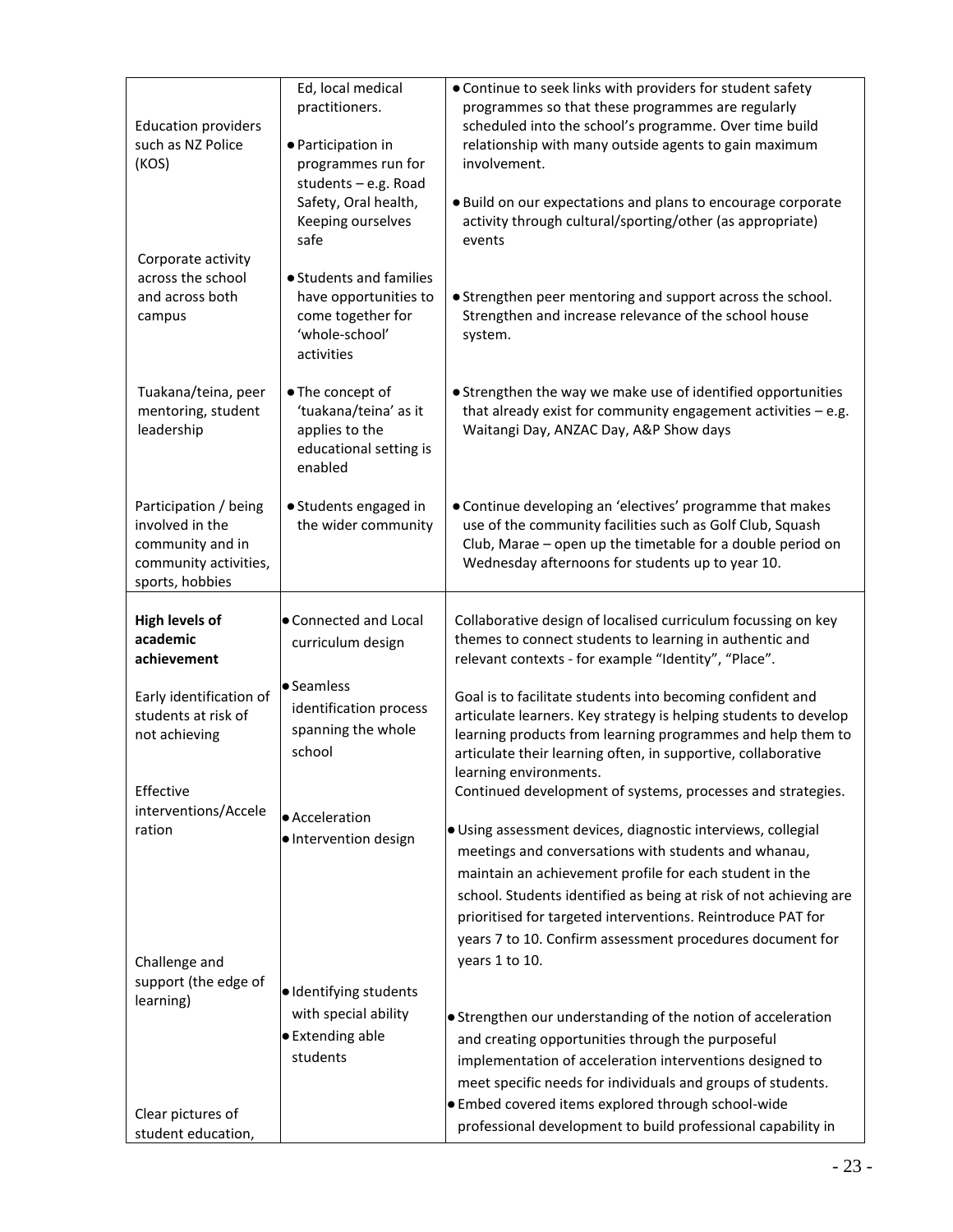| health and welfare  | · Collegial and inter-  | recognising when and how acceleration strategies can be            |
|---------------------|-------------------------|--------------------------------------------------------------------|
| profiles            | agency involvement to   | implemented for achievement in literacy and numeracy.              |
|                     | establish student       | Specifically in the areas of formative practice, including clarity |
|                     | profiles detailing any  | about what is to be learned and building strong relationships.     |
|                     | pastoral/health/welfar  | · Using assessment devices, diagnostic interviews, collegial       |
|                     | e challenges that may   | meetings and conversations with students and whanau, build         |
|                     |                         |                                                                    |
|                     | exist                   | an achievement profile for each student in the school.             |
| Learning pathways   |                         | Students identified as having special ability in any area are      |
| towards and beyond  |                         | engaged in enrichment programmes that have as a feature, an        |
| <b>NCEA</b>         | · Cognitively portable  | element of co-construction of learning goals and learning          |
|                     | pathways for each       | activities                                                         |
|                     | student                 |                                                                    |
|                     |                         | • Strengthen processes to ensure discussions about each            |
|                     |                         | individual student in the school to inform their status profile    |
|                     |                         |                                                                    |
|                     |                         | are happening regularly.                                           |
|                     |                         | • Strengthen the newly introduced system for storing and           |
| Recognition /       |                         | retrieving important information about student status in terms     |
| credentials         |                         | of education, pastoral, health, welfare documents that are not     |
|                     | · Students engaged in   | able to be stored digitally e.g. Parenting / custody orders,       |
| Engagement          | learning                | paediatric reports, interagency documents                          |
|                     |                         |                                                                    |
|                     |                         | . Address 'pace' and meeting deadlines weaknesses through          |
|                     |                         |                                                                    |
|                     |                         | improved monitoring and tracking. All L1 to 3 milestones to be     |
|                     |                         | recorded on a shared Google Calendar for the Principal to          |
|                     |                         | oversee.                                                           |
|                     |                         | · Identify areas where challenge exists in these areas             |
|                     |                         | • Attendance and engagement strategies set up or confirmed to      |
|                     |                         | address challenges in those respective areas.                      |
|                     |                         |                                                                    |
|                     |                         |                                                                    |
| <b>High Quality</b> | ● AFL PLD               | • Professional development initiatives with Assessment For         |
| <b>Teaching</b>     | ● Korero ki te Tuhi PLD | Learning and Korero ki te Tuhi - Talk to Write'                    |
|                     | $\bullet$ PB4L          | • Continue with PB4L                                               |
| Collegial/          |                         | • Collaborative Planning to 'de-personalise' and allow for         |
| professional        | • Professional conduct  |                                                                    |
| relationships       | based on sound inter-   | collegial approaches to planning                                   |
|                     | personal                | • Attestation processes that are supported by Principal            |
| Performance         | relationships           | observations of teacher practice.                                  |
| management          |                         |                                                                    |
|                     | • A robust and          | • Meet all criteria as established in the Registered Teacher       |
|                     | authentic PM system     | Requirements                                                       |
|                     | is in place             | · Use collegial networks to enhance professional knowledge         |
| Formative practice  |                         | and practice                                                       |
|                     |                         | • Implement a collegially responsible peer support programme       |
| Professional        |                         |                                                                    |
| development         | • Teaching approaches   |                                                                    |
|                     | are formative           | to help build professional capacity and effectiveness. Features    |
|                     |                         | are; clear definitions of what we expect of each other in          |
|                     |                         | teaching and learning, what we might see in each other's           |
| Teacher inquiry     |                         | classrooms, peer observation and feedback, reflective              |
|                     |                         | journals and reflections informing practice.                       |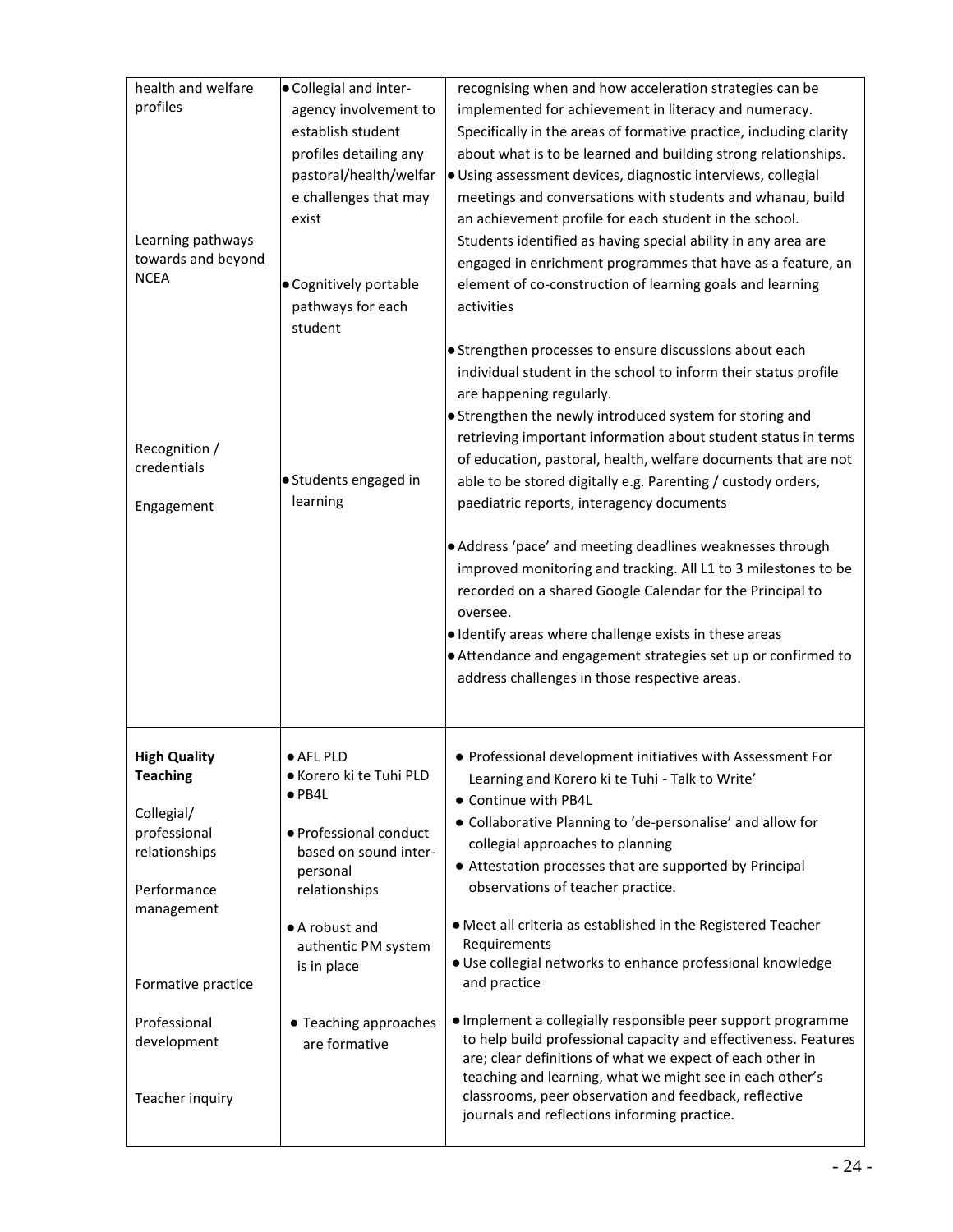|                                                                                                                                         | • Team inquiry                                                                                                                                                                                                                                    | • Professional development focus on peer to peer support for<br>professional (pedagogy) growth.                                                                                                                                                                                                                                                                                                                                                                                                                                                            |
|-----------------------------------------------------------------------------------------------------------------------------------------|---------------------------------------------------------------------------------------------------------------------------------------------------------------------------------------------------------------------------------------------------|------------------------------------------------------------------------------------------------------------------------------------------------------------------------------------------------------------------------------------------------------------------------------------------------------------------------------------------------------------------------------------------------------------------------------------------------------------------------------------------------------------------------------------------------------------|
|                                                                                                                                         |                                                                                                                                                                                                                                                   | • Further inquiry into effective student centred systems and<br>approaches in NZ settings (supported by research). This is to<br>inform our decisions about how we structure the school to<br>ensure an authentic, relevant, context based, connected<br>curriculum                                                                                                                                                                                                                                                                                        |
|                                                                                                                                         | • Meeting PTCs<br>(practising teacher<br>criteria)                                                                                                                                                                                                |                                                                                                                                                                                                                                                                                                                                                                                                                                                                                                                                                            |
| <b>High levels of</b><br>community<br>satisfaction in the<br>school's<br>performance<br>Consultation<br>Participation<br>Communications | Regular and<br>$\bullet$<br>comprehensive<br>consultation with<br>the community<br>Community<br>participation and<br>engagement with<br>the school is<br>effective and<br>mutually beneficial<br>School<br>communication<br>systems are effective | . Board has a consultation plan that reaches all stakeholder<br>groups, for the purpose of receiving feedback about<br>stakeholder interests, aspirations and vision for the school<br>• Strategies, plans and events are developed to encourage the<br>'community' aspect of the school. School-wide events<br>involve families e.g. relevant workshops, social events,<br>cultural / sporting events, curriculum evenings and the like<br>• Ensure communication systems are meeting the intended<br>need - Newsletter, Website, teacher communications. |
| <b>Excellence in</b><br>organisational<br>efficiency<br>Information<br>management<br>and systems<br>management                          | · Information<br>management systems<br>are effective                                                                                                                                                                                              | · SMS, Novopay, Enrol, Administration filing system<br>accounting system and systems supporting student health,<br>welfare and support are effective and reviewed regularly.                                                                                                                                                                                                                                                                                                                                                                               |
| Property<br>Modern Learning<br>Environments                                                                                             | • Learning spaces and<br>facilities are up to date<br>and support learning<br>in today's context                                                                                                                                                  | • Property plan to reflect and address the need for upgrades<br>to learning environments to support student achievement in<br>both campuses.                                                                                                                                                                                                                                                                                                                                                                                                               |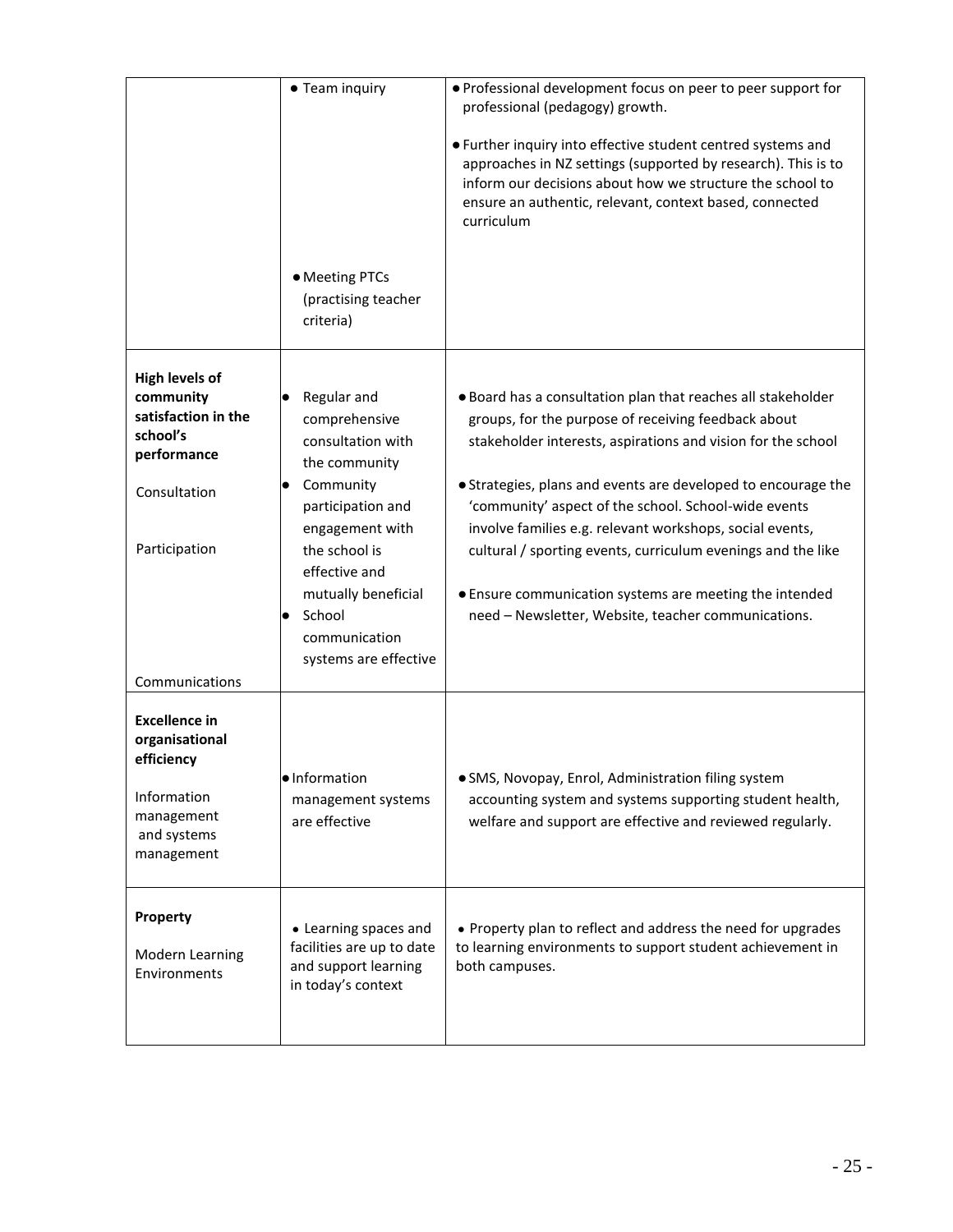# *Covenant of Understanding*

#### **"Can two walk together unless they are agreed?"(Amos 3:3)**

### **Between the Kaikohe Christian Fellowship Trust (Proprietor), Kaikohe Christian School Board of Trustees and the Parents of the Kerikeri Campus.**

The above-mentioned parties to this covenant agree that:

- 1. The Kaikohe and Kerikeri campuses are one School.
- 2. While maintaining unity of vision, this covenant recognizes the uniqueness and potential of both campuses.
- 3. The Proprietor of both campuses is the Kaikohe Christian Fellowship Trust.
- 4. The Controlling Authority of both campuses is the Boards of Trustees.
- 5. The growth and direction of both campuses will be guided by the Board of Trustee's Strategic Plan.
- 6. Parents and Proprietor will have input into the strategic plan through the mechanisms of the Board of Trustees and thorough community consultation.
- 7. Community consultation will be undertaken according to Board policy.
- 8. The Board's Strategic Plan must recognize the uniqueness of each campus.
- 9. The Board of Trustees will continue to fulfill its function towards both campuses, ensuring that both receive the highest quality of Christian education within its capacity to deliver.
- 10. The Proprietor will make provision to negotiate a separate agreement with parents of the Kerikeri campus in regards to capital development in Kerikeri, if deemed beneficial to both parties.
- 11. This agreement will be reviewed annually along with the Board of Trustees annual plan.

Signed by representatives of the three parties on May  $31<sup>st</sup>$  2005. (Original on file) Reviewed in November 2006, February to July 2008 and March 2010 in accordance with the Charter Consultation Plan. No proposed changes or alterations were adopted as a result of the review.

# **Charter Consultation Plan**

In developing the Board's Charter, Strategic and Annual plan the Board will consult with the School's Community. Within the School's Community the Board recognises that there are distinct "stake-holders" for example the Proprietor, local churches, staff, students and parents. And within the parents, different